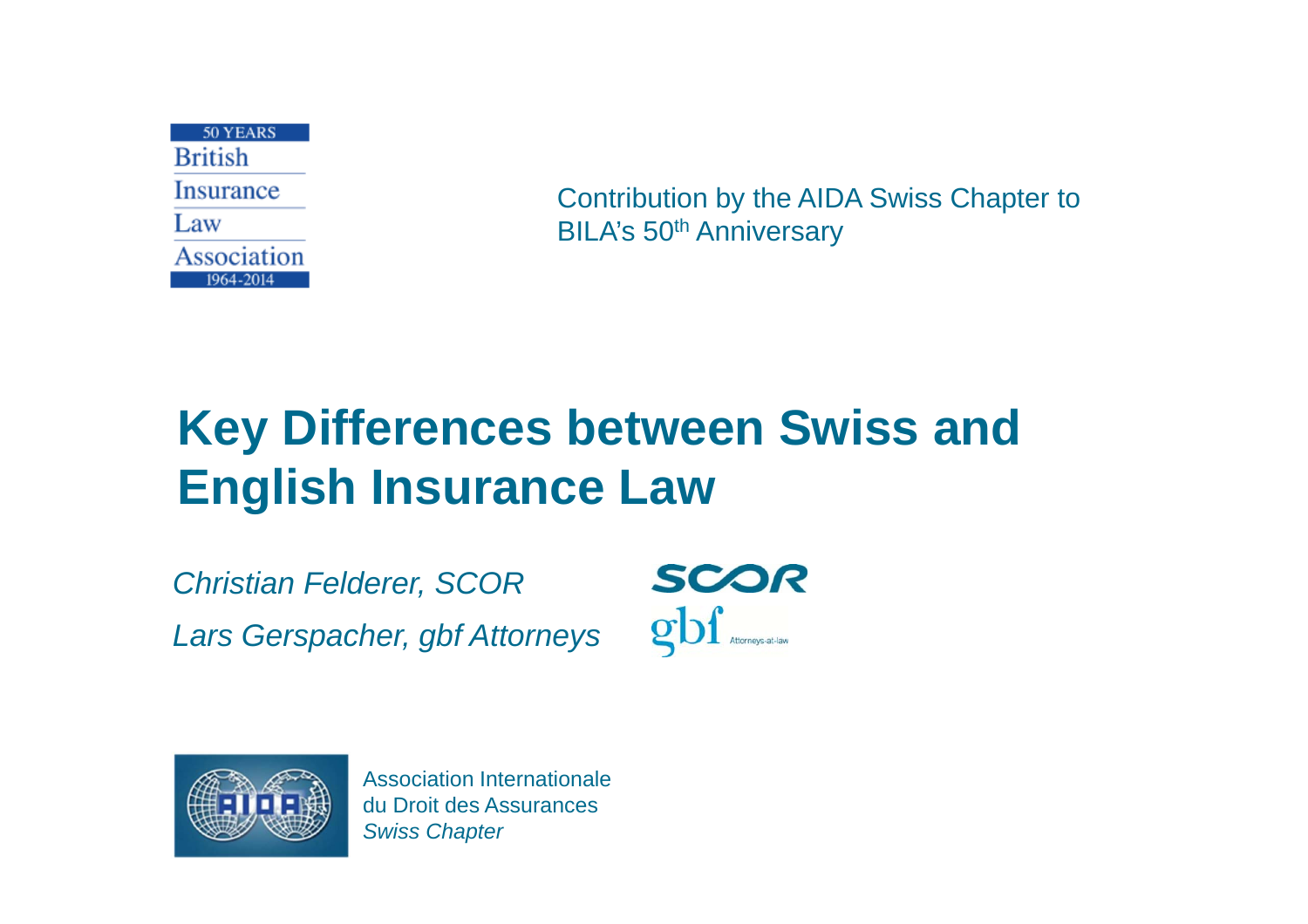#### A Short Welcome Address: It is with Pleasure……….



## AIDA Swiss Chapter *Organizing Committee*

*Part of the Swiss Association of Liability and Insurance Law (SGHVR)\**

**\* Founded 12 April 1961 in Zurich**

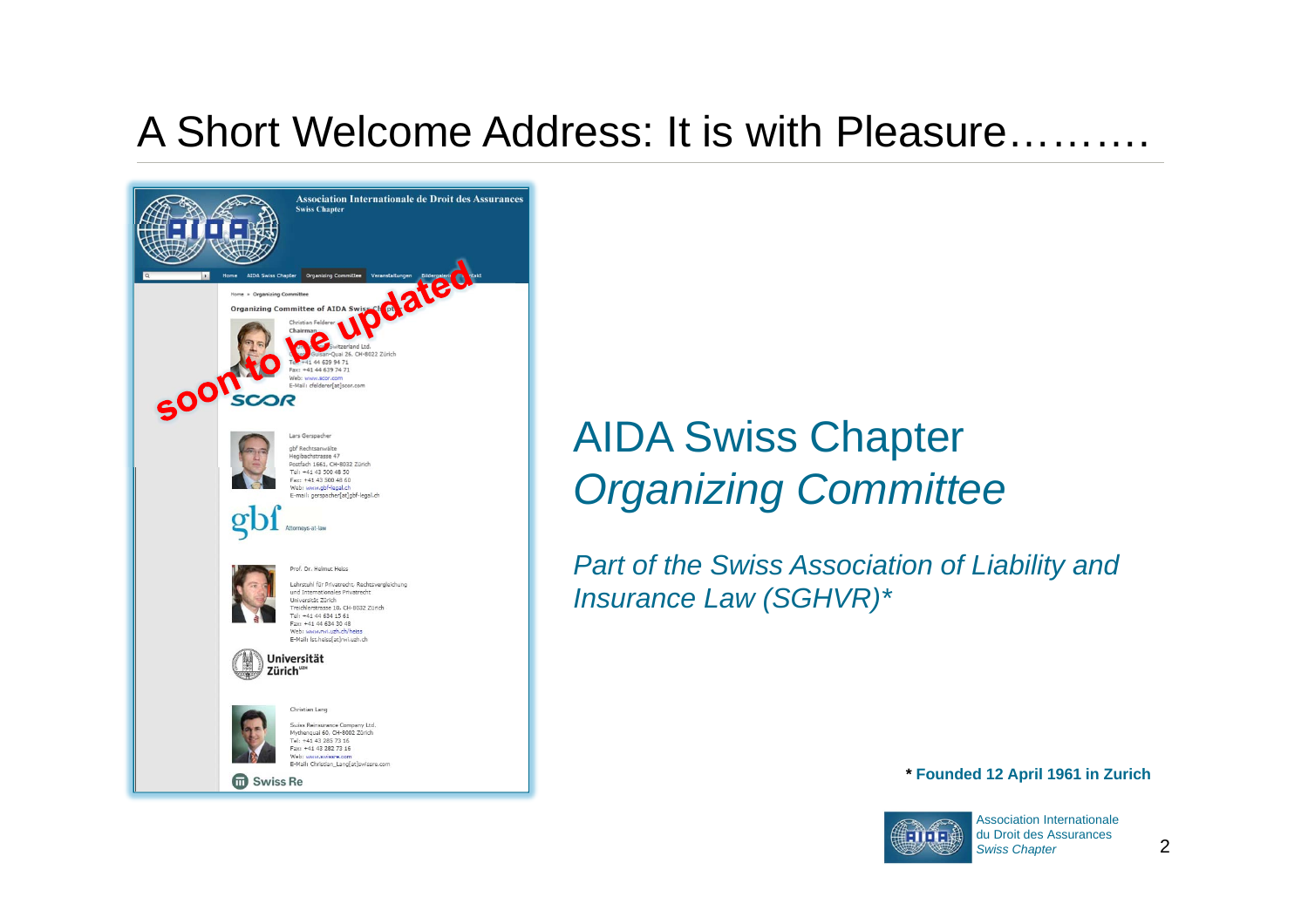# Supervisory Authority FINMA and its Tasks

#### **Licensing / Ceasing Business**

- FINMA is responsible for issuing licences to individuals and legal entities that are active in the regulated financial market.
- Anyone who meets the conditions is entitled to apply for a licence.
- The law provides for various forms of licence, involving everything from intensive, prudential supervision of the institution to a one-time authorisation without subsequent monitoring.

#### **Enforcement**

- FINMA is charged with investigating possible breaches of financial market legislation and rectifying any shortcomings that are identified. In so doing, it establishes a level playing field for all market participants.
- Enforcement enables FINMA to ensure compliance with supervisory law, order corrective measures to be taken where necessary, or impose sanctions. FINMA does not have the power to issue fines.
- FINMA's rulings can be contested before the courts.

#### **Supervision**

- Prudential supervision is FINMA's core task.
- In its supervisory activities, FINMA is consistently guided by its statutory remit to protect creditors, investors and policyholders and ensure the smooth functioning of the financial markets.
- FINMA follows a risk-oriented approach, deliberately monitoring less risky areas less intensively while taking a much more rigorous line with areas that are crucial to the protection of individuals and critical functions.

#### **Regulation**

- FINMA is committed to internationally compatible and principle-based regulation.
- •Where expressly provided for in the legislation, FINMA issues its own ordinances covering details that are very technical or dynamic.
- FINMA sets out its supervisory practice in circulars.

#### Source FINMA Annual Report 2013

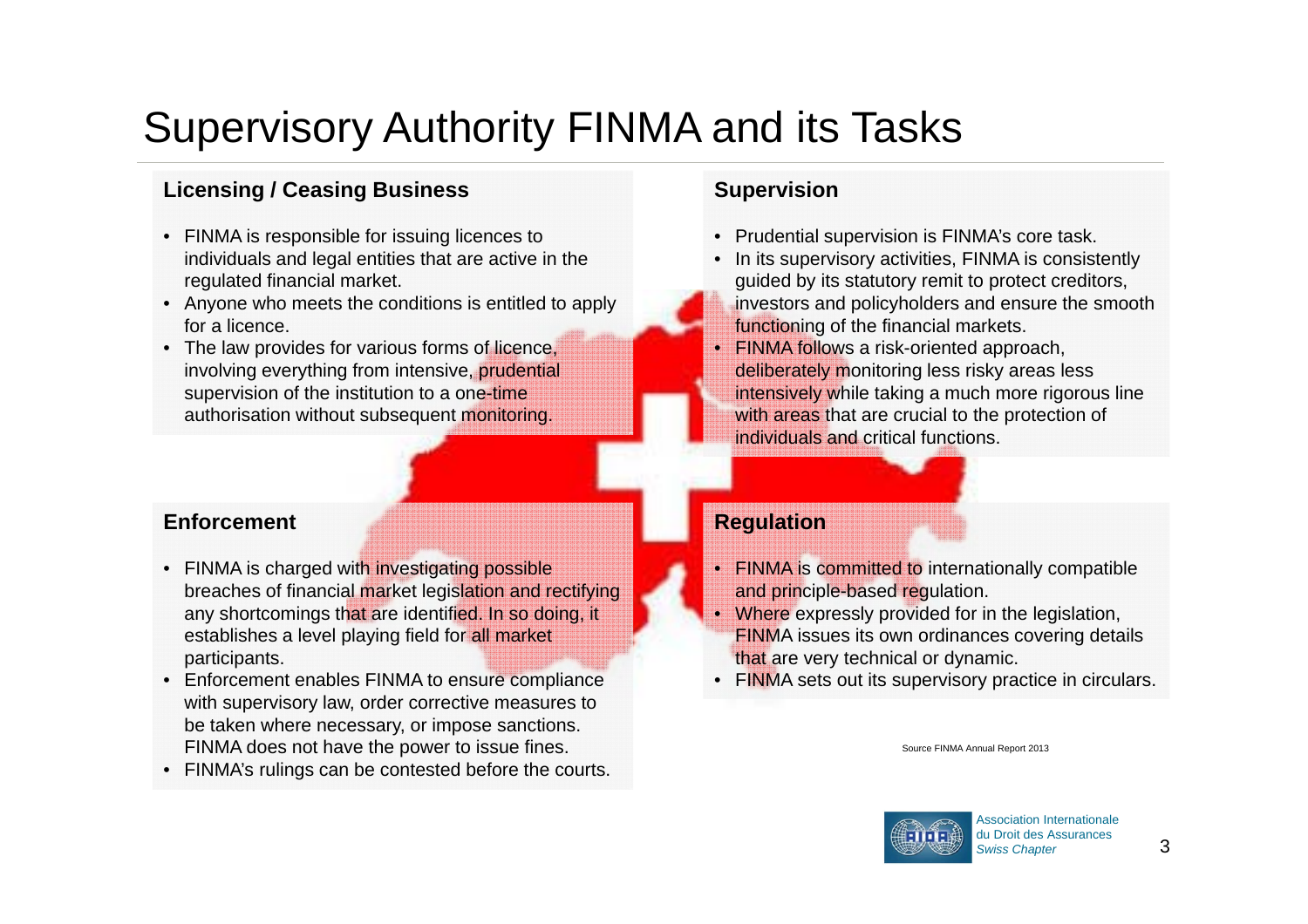## Swiss Insurance Market



Sources/comments:

- FINMA Insurance market report 2013
- \*\* Swiss Insurance Association
- \*\*\*IMF Country Report No. 14/143, p. 3**2**

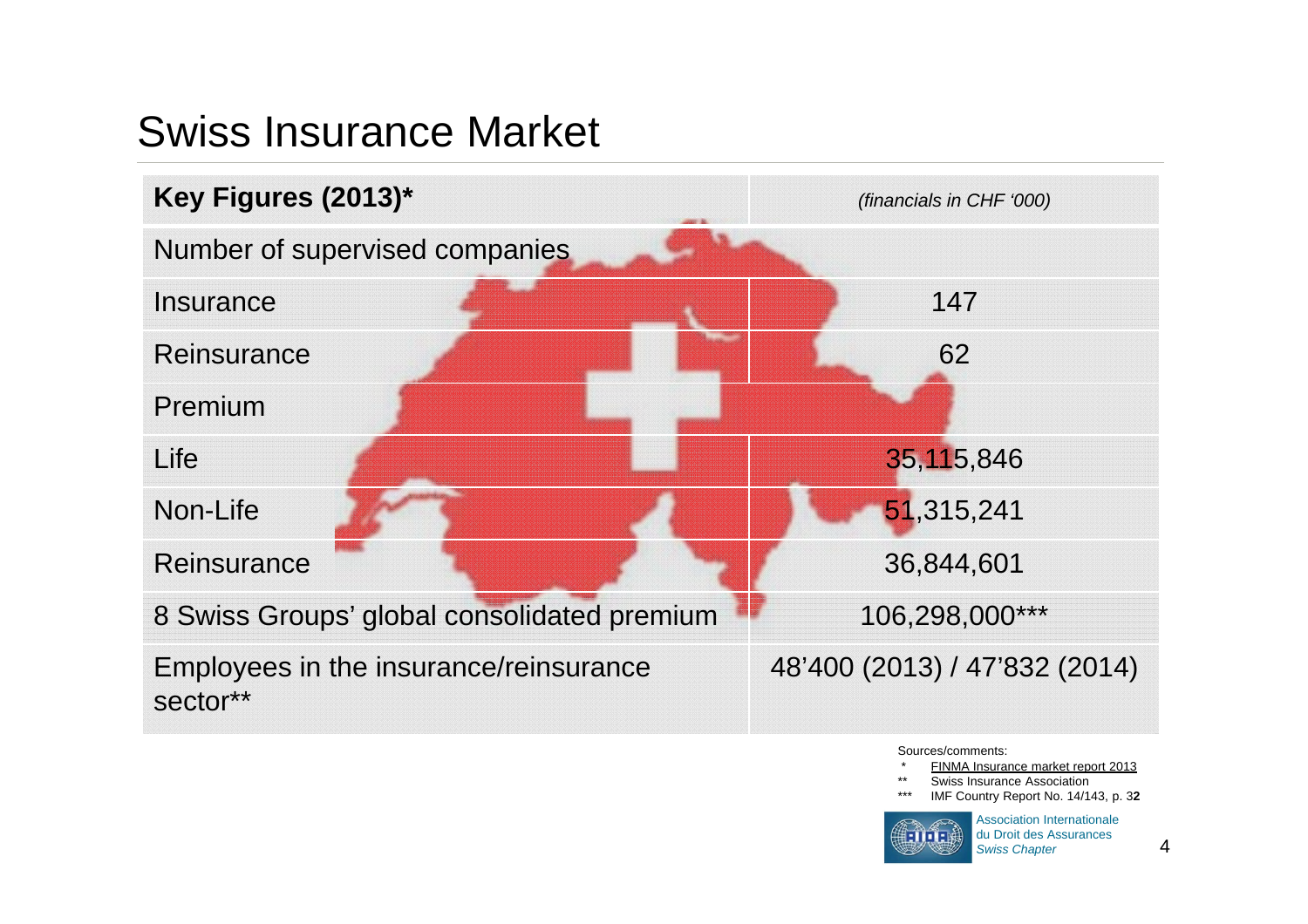#### Swiss Law - Main Regulatory Foundation



Note: Also the *Swiss Insurance Contract Law* entails certain regulations regarding matters addressed in the ISA orISO (e.g. in conjunction with an insurer'sinsolvency or in relation to insurance agents)

> Federal Act of 22 June 2007 on the Swiss Financial Market Supervisory Authority (Financial Market Supervision Act, FINMASA)

Swiss Federal Act of 17 December 2004 on the Supervision of Insurance Companies (Insurance Supervision Act, ISA)

Swiss Federal Ordinance of 9 November 2005 on the Supervision of Private Insurance Companies (Insurance Supervision Ordinance, ISO)



Association Internationale du Droit des Assurances *Swiss Chapter*

5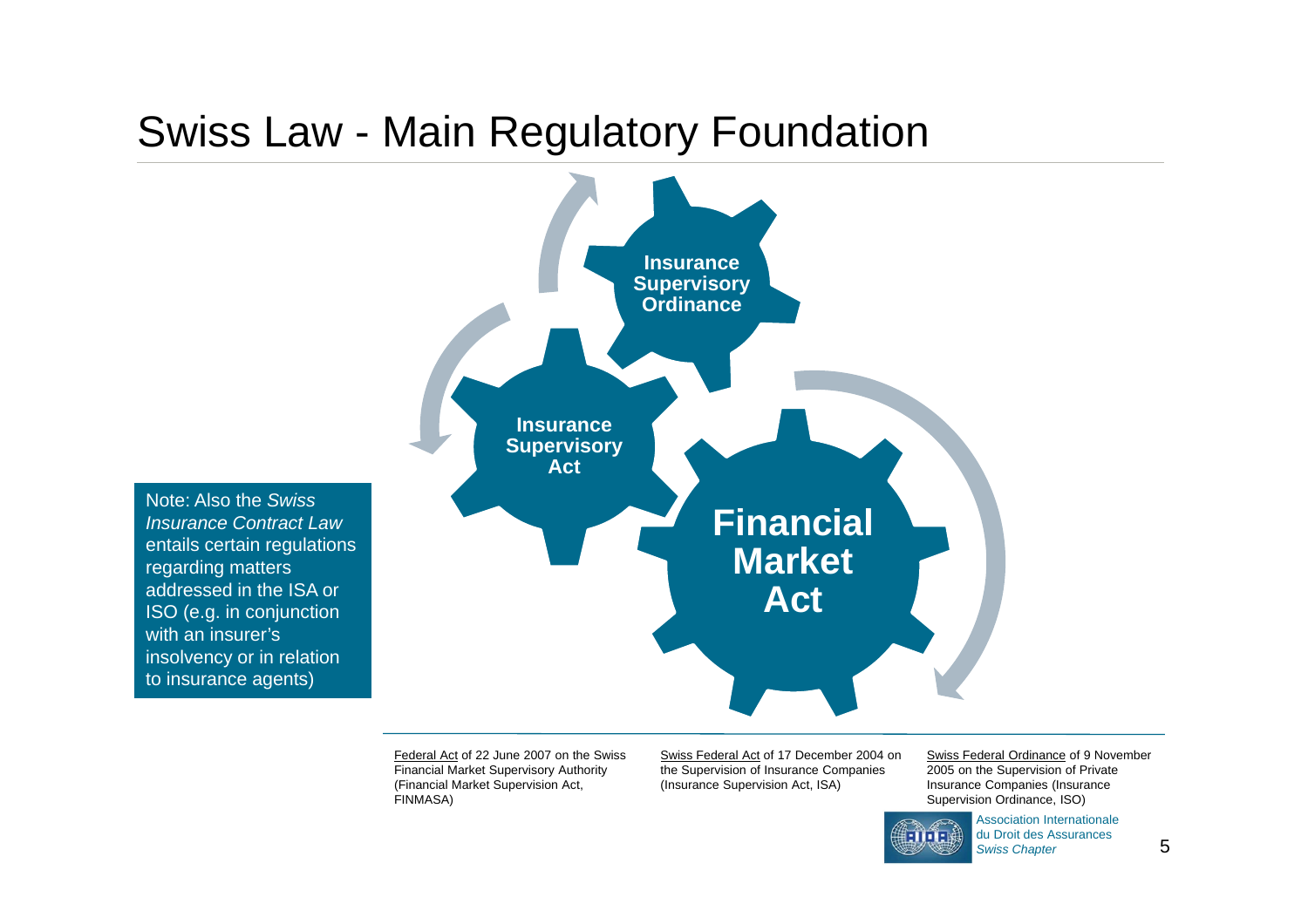## Current Swiss Insurance Regulations: Key Elements

#### **Quantitative**

- $\overline{\phantom{a}}$ Technical Reserves
- $\overline{\mathbb{R}}$ Tied assets
- $\mathcal{C}$  Solvency I and Swiss Solvency Test ("SST") as an economic capital measurement in parallel

#### **Qualitative**

- $\overline{\mathbb{R}}$ Governance
- $\mathcal{C}$ Risk Management
- $\overline{\phantom{a}}$ Responsible Actuary
- п Internal & External Audit
- $\mathcal{C}_{\mathcal{A}}$ Tied agents / independent broker distinction
- $\mathcal{C}$ Insurance group and insurance conglomerate supervision



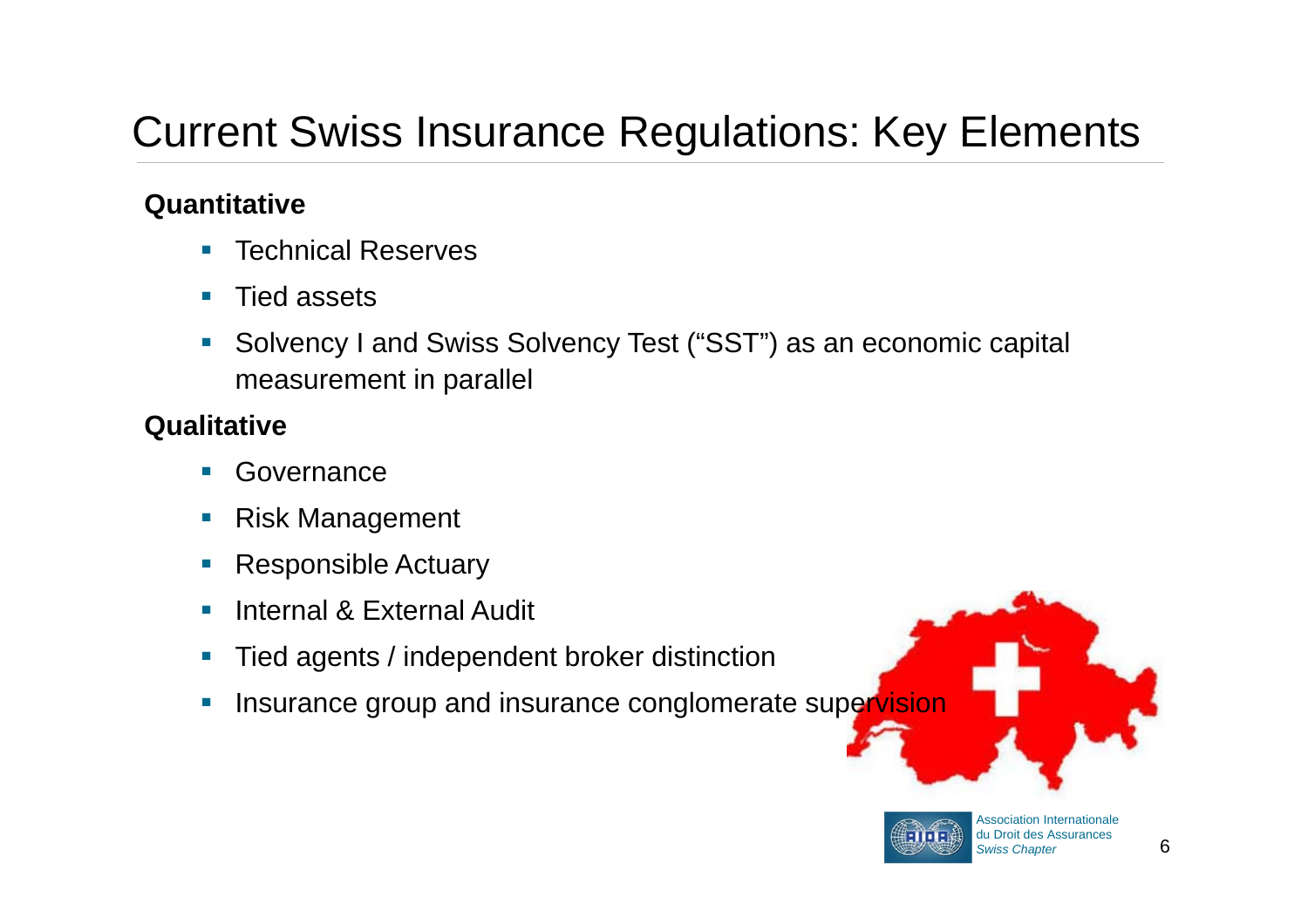#### Practical Issues of Interest in Supervisory Landscape

Not subject to the ISA and thus excempt from FINMA supervision:

- Article 2 al. 2 item a ISA Reinsurance undertakings with their seat abroad which only transact reinsurance in Switzerland (e.g. a Bermuda reinsurer with a Swiss branch office)
- Article 1 al. 2 items a Insurance undertakings with their seat abroad covering risks related to
	- a) sea going vessels, aviation and cross boarder transport risks
	- b) Insurance cover for risks located outside of Switzerland
	- c) War risks



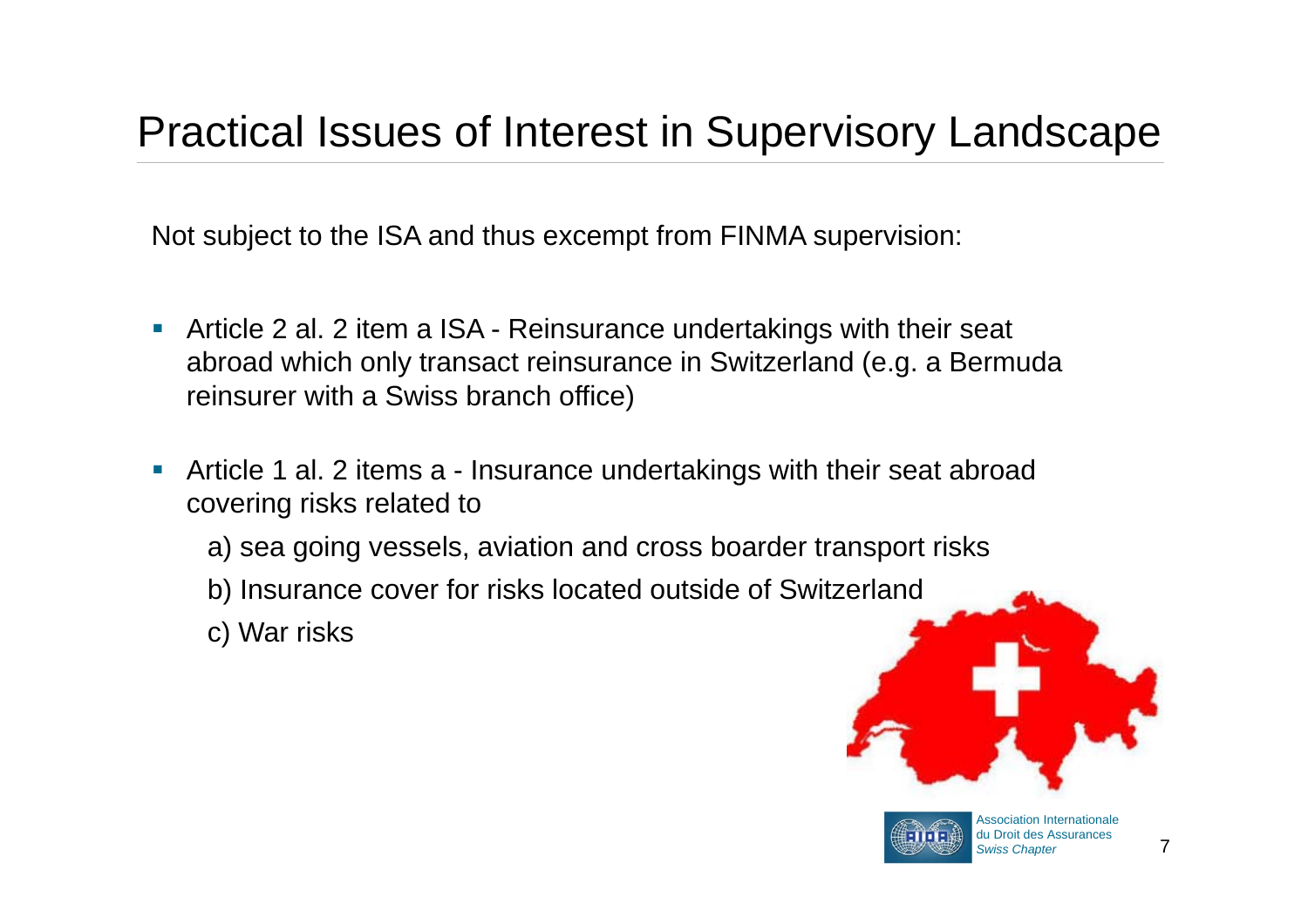#### Switzerland and the rest of Europe The 28 EU Member States



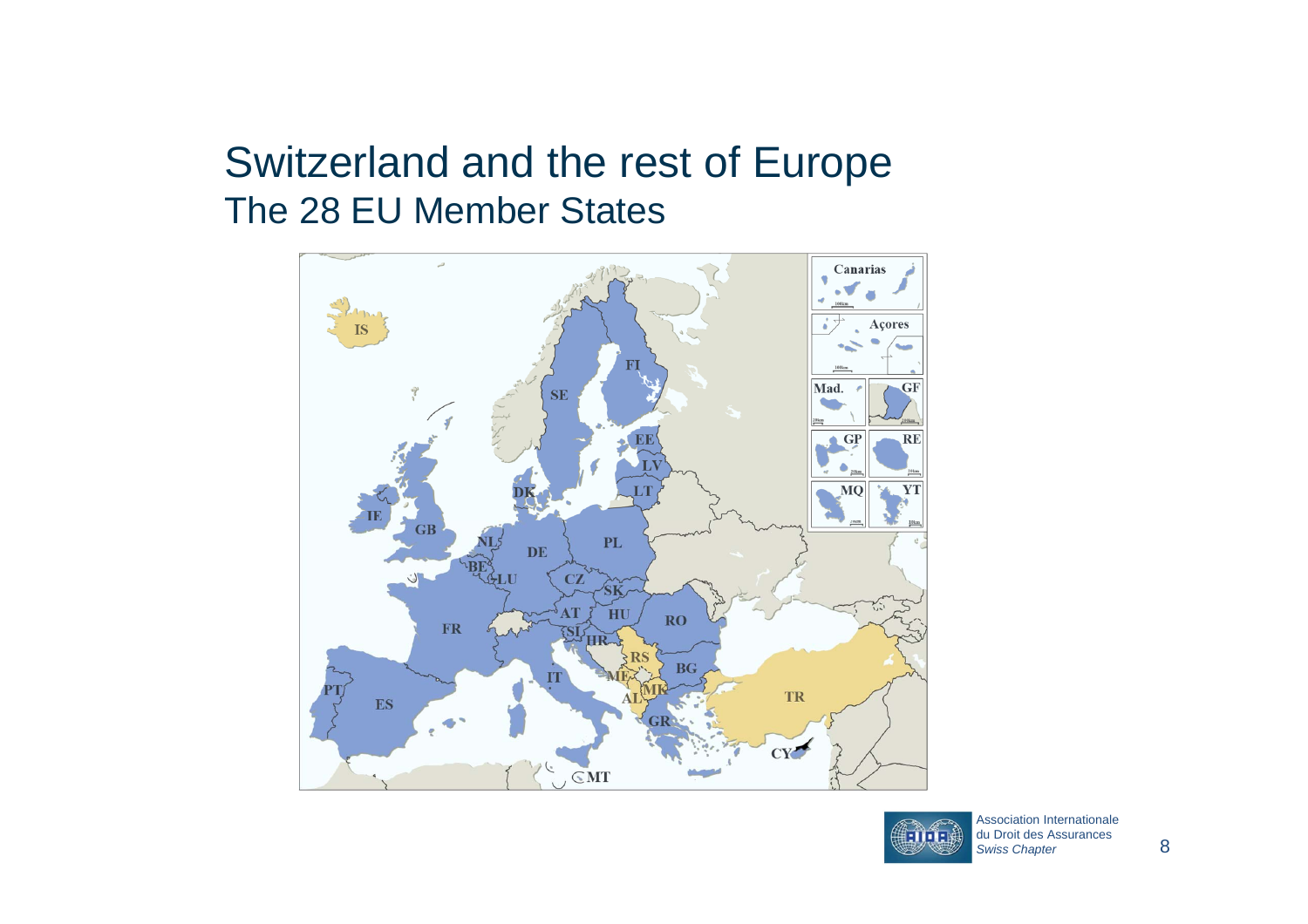#### Switzerland and the rest of Europe The 30 EEA Member States



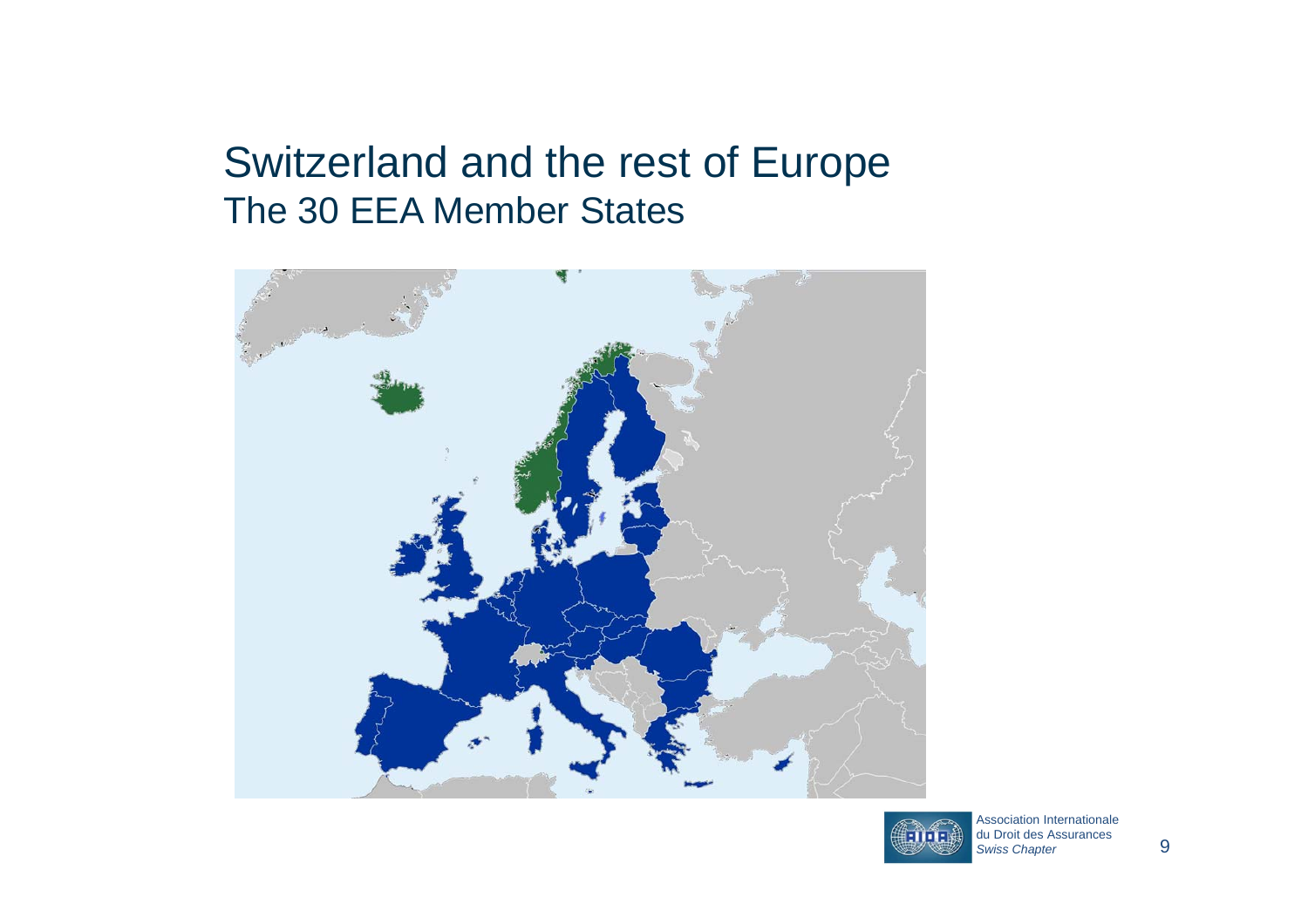#### Switzerland and the rest of Europe The 4 EFTA Member States



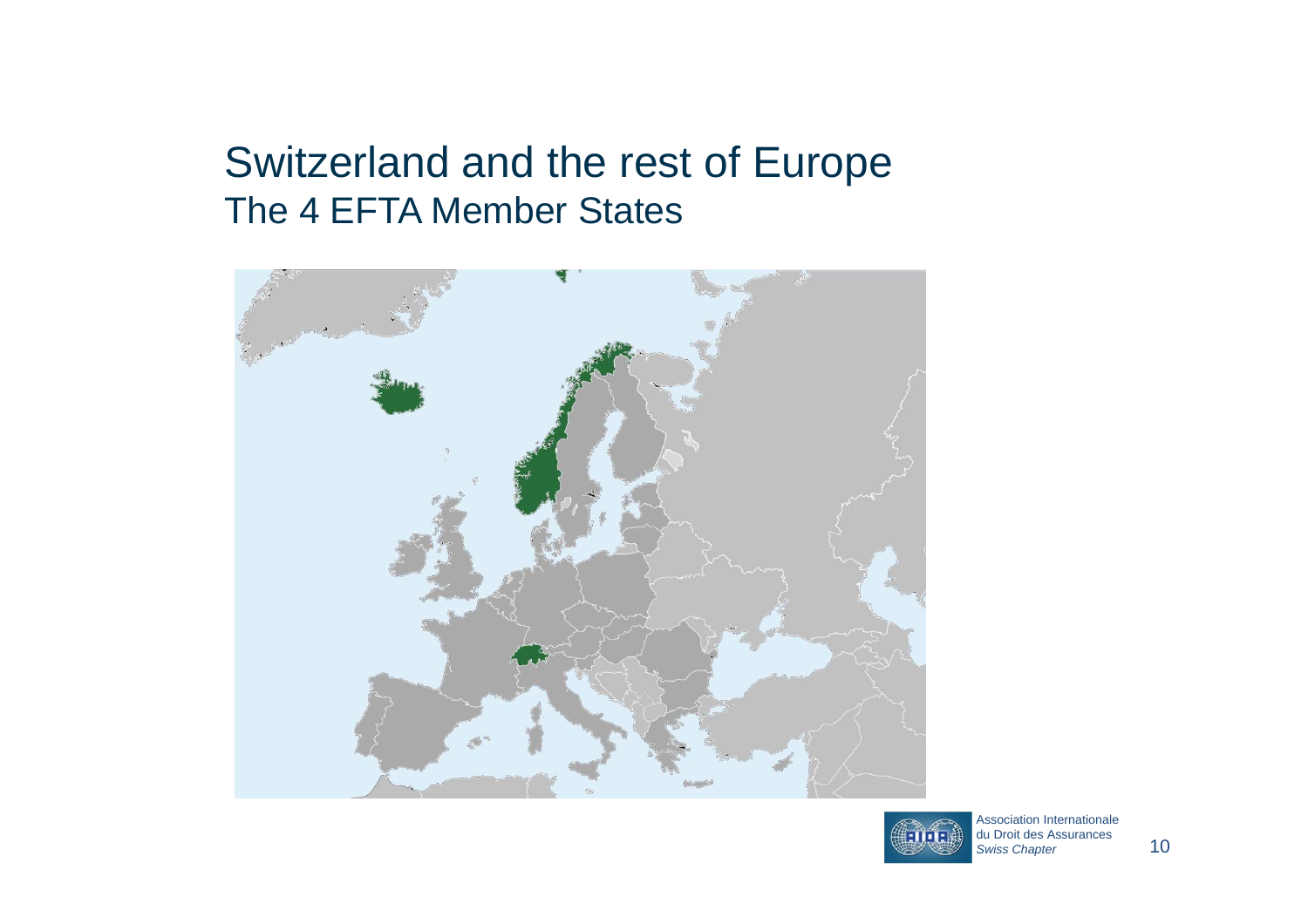# EU: Main Drivers for Assessment of Equivalence

- $\Box$ Solvency II Directive
- $\Box$ Consultation Paper (CP 78) / Final Advice March 2011, technical criteria
- $\Box$  Consultation Paper (CP 81) / July 2010 for the determination of the candidates of the first round of assessment
- $\Box$  Omnibus II Directive (November 2011) and Level II Implementing Measures (in preparation)

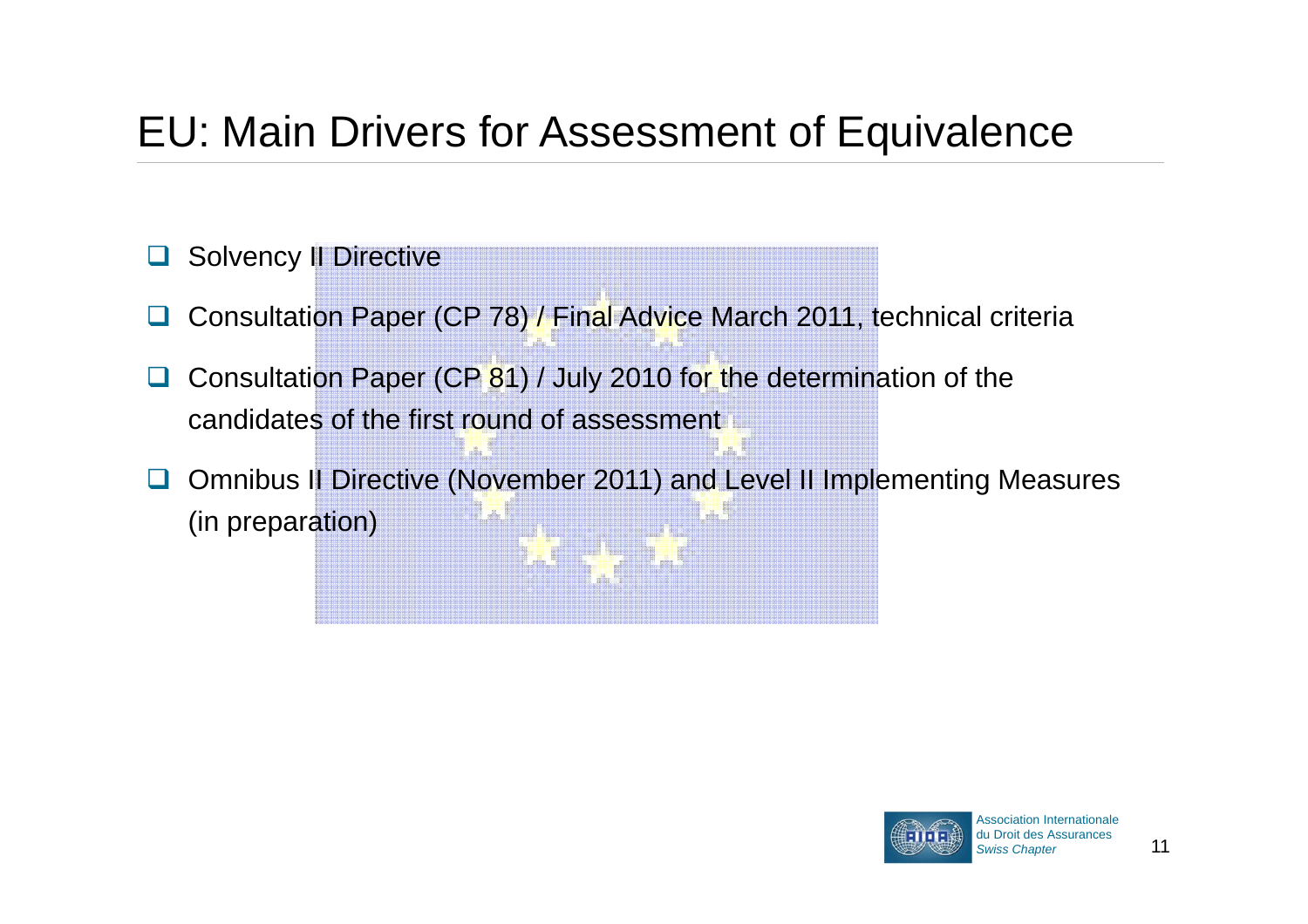#### Achieved Milestones CH – Solvency II



12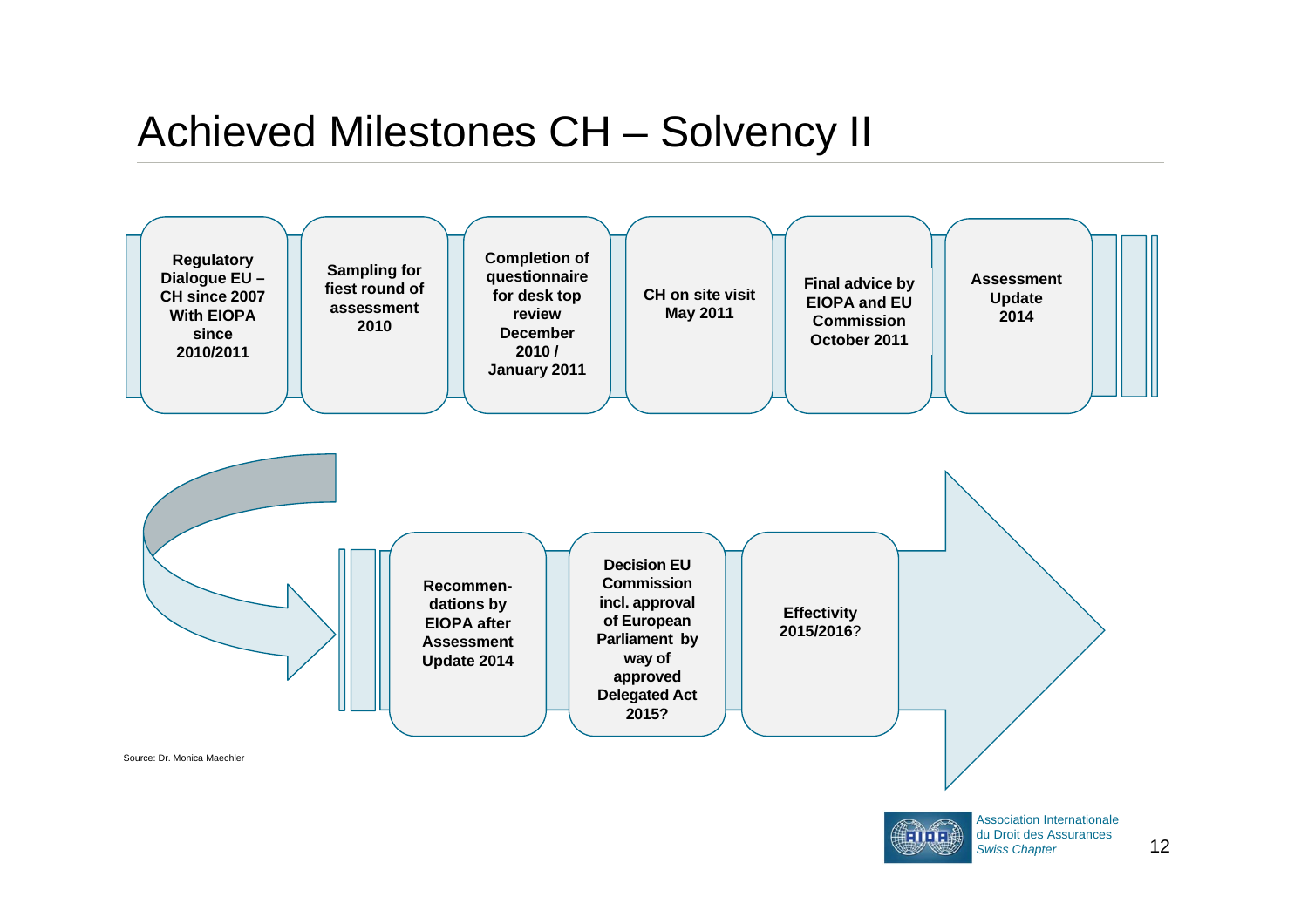## Drivers for Revision of ISO



- Practical experience in the application of the law
- • Lessons learnt from the 2007
	- Financial Crisis
- •SST experience
- Solvency II Directive
- Equivalence Testing by *EIOPA* in fall of 2011and Financial Services Action Plan *(FSAP)* in 2013
- $\bullet$ International developments

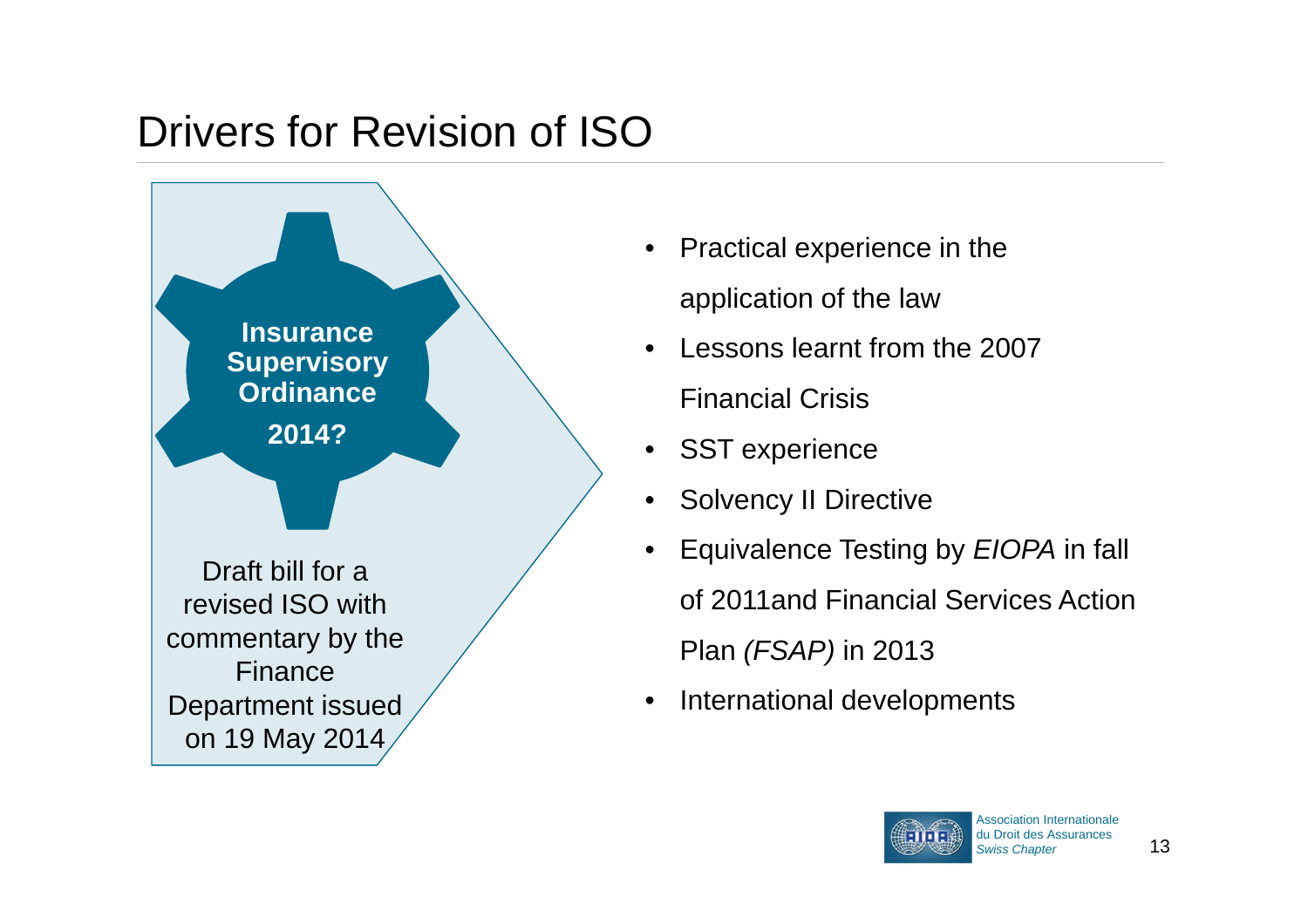## Areas of Change in Swiss Regulatory Foundation



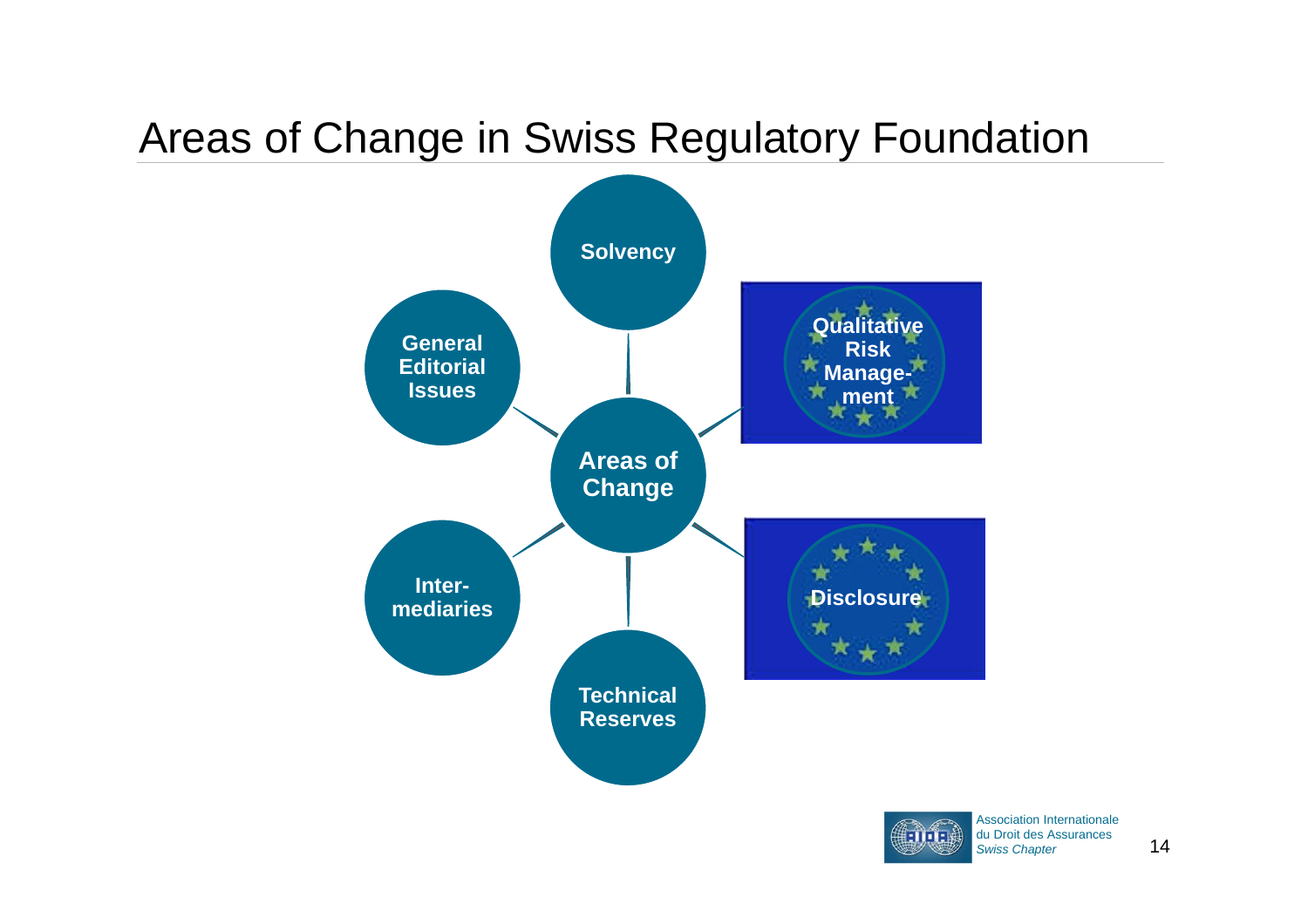# Rationale for Changes

| <b>Subject</b>                        | <b>Rationale</b>                                                                                                  |
|---------------------------------------|-------------------------------------------------------------------------------------------------------------------|
| Solvency                              | No technical and/or commerical justification to maintain<br>Solveny I method in the light of EU Solvency II / SST |
| <b>Qualitative Risk</b><br>Management | ORSA related requirements, Compliance function, liquidity<br>requirements to match Solvency II standards          |
| <b>Disclosure</b>                     | Improved disclosure matching international standards of<br><b>ICPs and IAIS and under Solvency II</b>             |
| <b>Technical</b><br><b>Reserves</b>   | More detailed regulation of matters related to reserving                                                          |
| Intermediaries                        | Clarify registration requirements for tied agents                                                                 |
|                                       | Practical developments since 2006 revision: Certain<br>(mainly) editorial/structural changes of the text          |

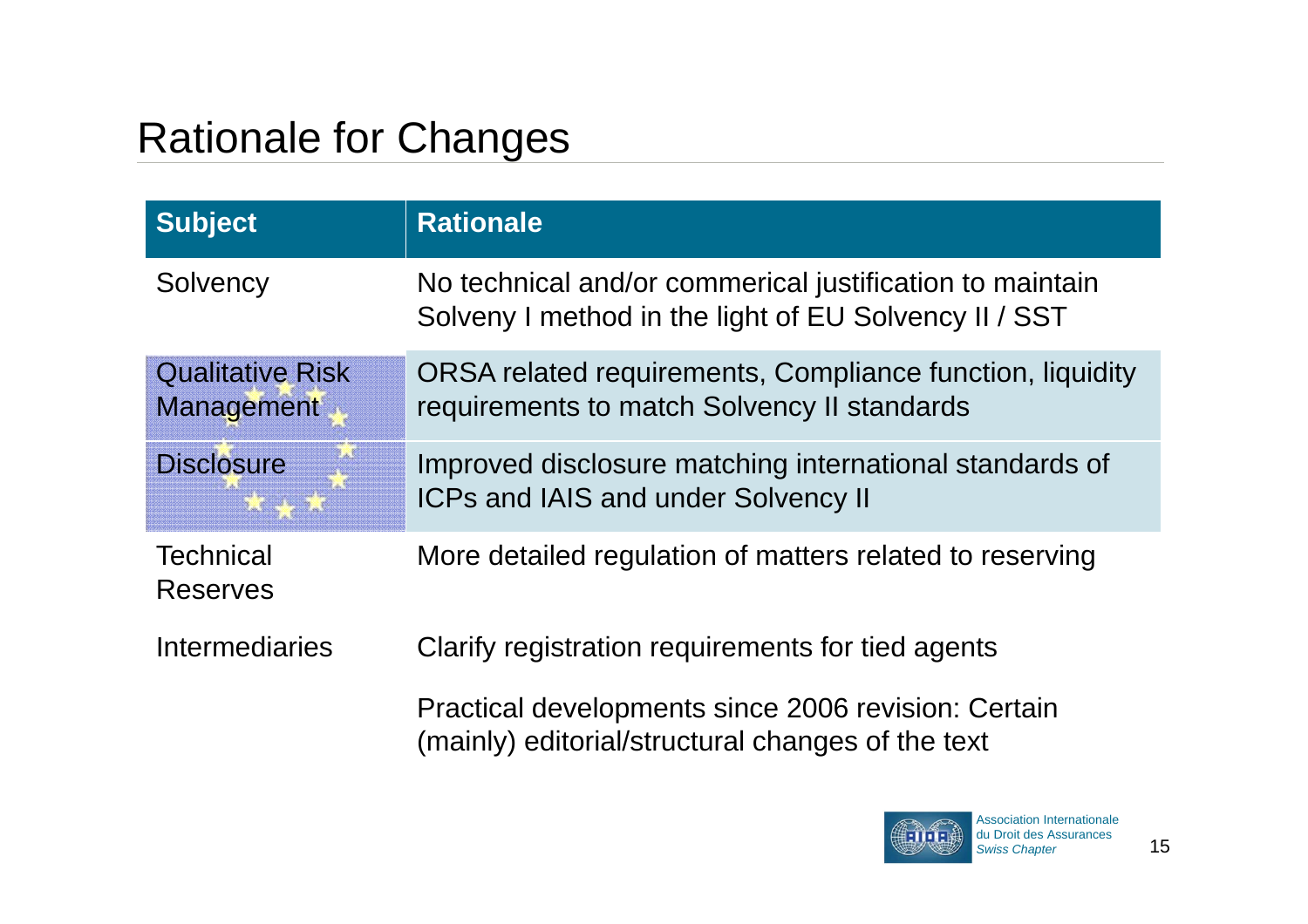#### Recent Regulatory related Cases

#### **Q** Retrocession / Commission

BGE 137 III 393 / Key words: Duty to surrender retrocessions; can only be waived by explicit waiver, agent to disclose all relevant facts and details relevant for waiver

• Issue: Pension fund takes action against the asset manager for surrender of remuneration received from the depositary bank

BGE 138 III 755 / Key words: Asset management; surrender of commission received by investment manager in combination with investment products

• Issue: A client demands information about surrender of payments which his bank received from a third party, relating to securities that were invested by and held in a deposit at the bank

#### **□ Clients as Party / «Klagemauer»**

BGE 139 II 279 / Key words: Unless client is entitled to bring a claim pursuant to Article 24 of the Federal Banking Law, no direct right of claim as against the bank is available to a banking client in any administrative proceedings opened by FINMA

• Issue: A client of a bank files an administrative complaint with FINMA regarding the business practices of the bank and demands the execution of regulatory measures

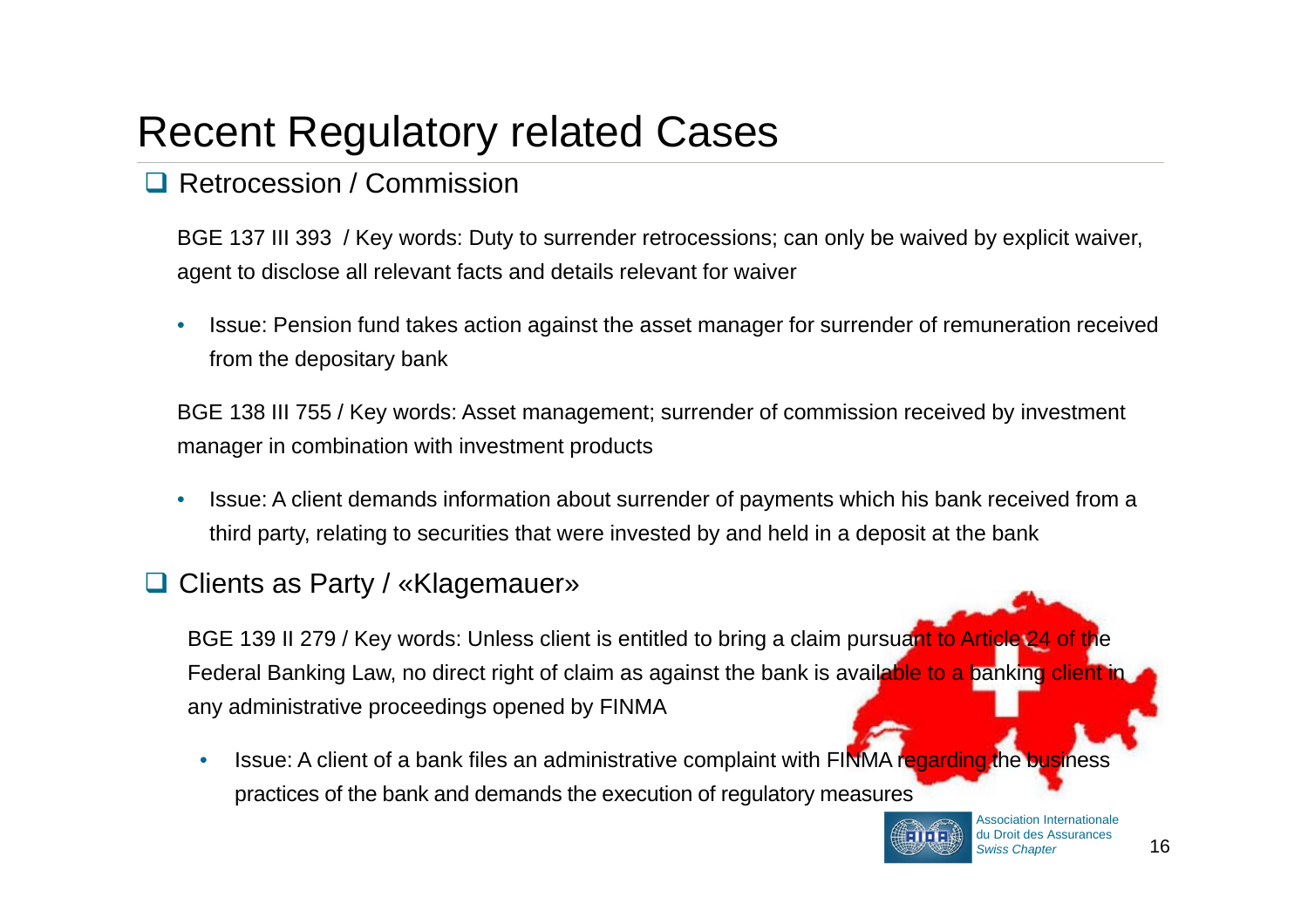#### Swiss contract law issues Subrogation / Gini / Durlemann (BGE 80 II 248)



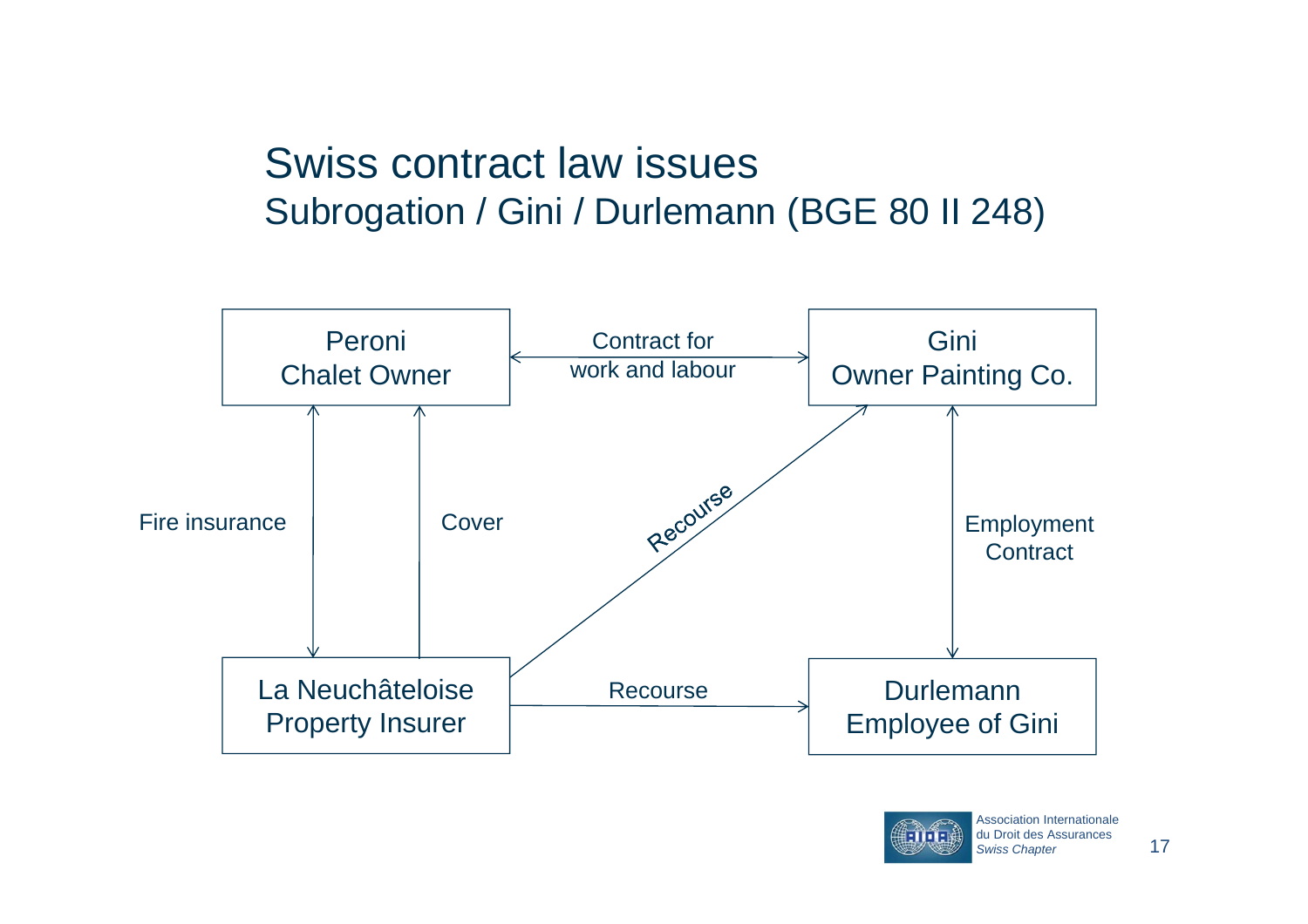- • Claimant insurance company insured a cottage of Peroni against fire. Peroni instructed Gini to paint his cottage
- •The actual work was performed by Durlemann, Gini's employee.
- • Before Durlemann painted the cottage he tried to remove the old coating by heating it with a blowlamp.
- • Easily flammable wood shavings were inside the cottage. The wood shavings caught fire and the cottage burnt down.
- • The Claimant insurance company indemnified Peroni for the loss and then pursued its recourse claims against Gini, based on the contract for work and labour with Peroni, and Durlemann (liability in tort).

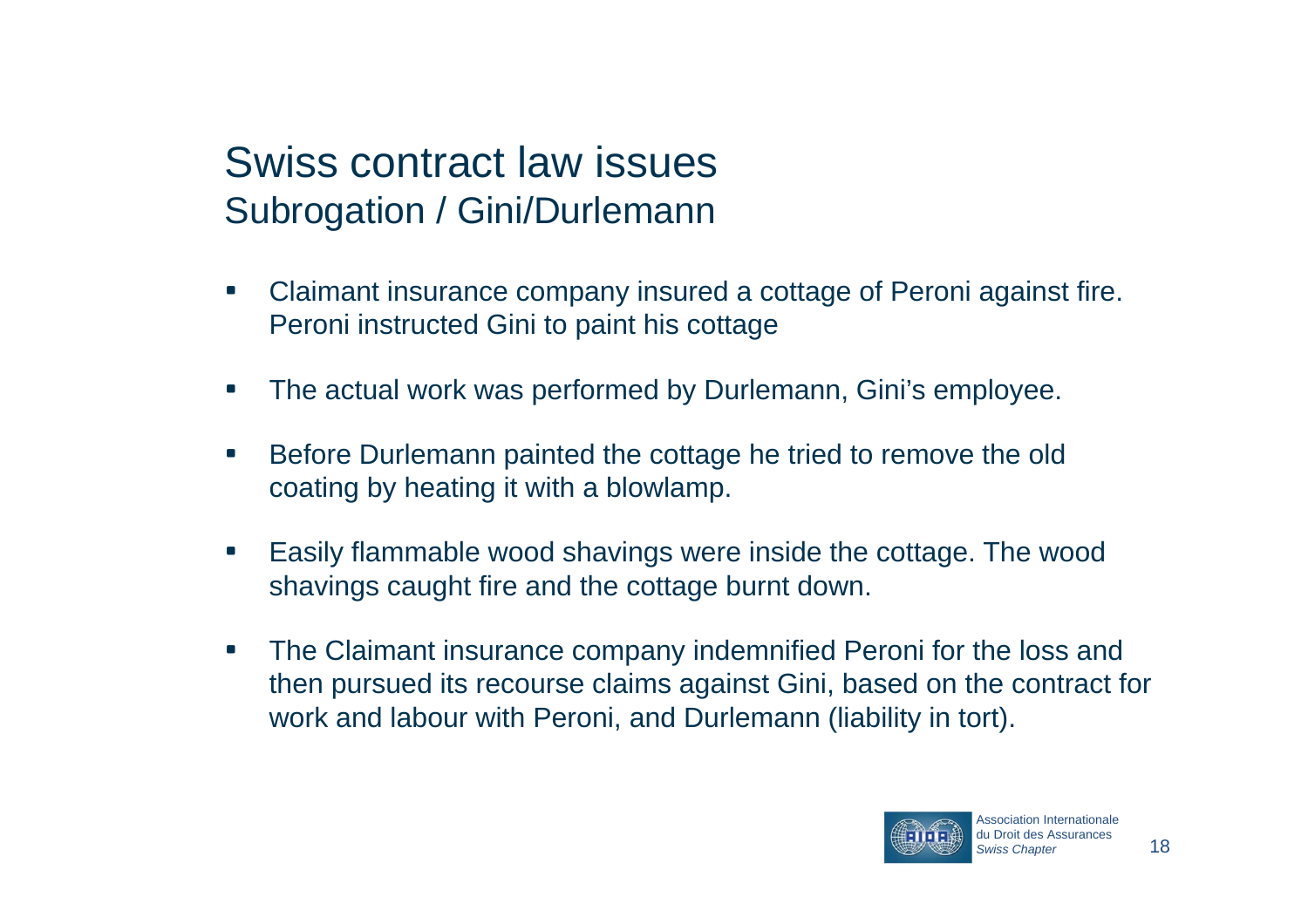•Art. 72 para. 1 of the Insurance Contract Act (ICA) / Subrogation

> "If the insurer indemnifies the assured, the claim **in tort** of the insured against the third party that caused the loss will be transferred to the insurer to the extent of the indemnification."

•Art. 50 paras. 1 and 2 of the Code of Obligations (CO)

> "Where two or more persons have **together caused damage**, whether as instigator, perpetrator or accomplice, they are **jointly and severally liable** to the injured party.

The court determines at its discretion whether and to what extent they have right of recourse against each other."

•Art. 51 CO

> "Where two or more persons are liable for the same loss or damage on different legal grounds, whether under **tort law, contract law** or **by statute,** the provision governing recourse among persons who have jointly caused damage is applicable mutatis mutandis

As a rule, compensation is provided first by those who are liable **in tort** and last by those who are deemed liable **by statutory provision** without being at fault or in **breach of contractual obligation."** 

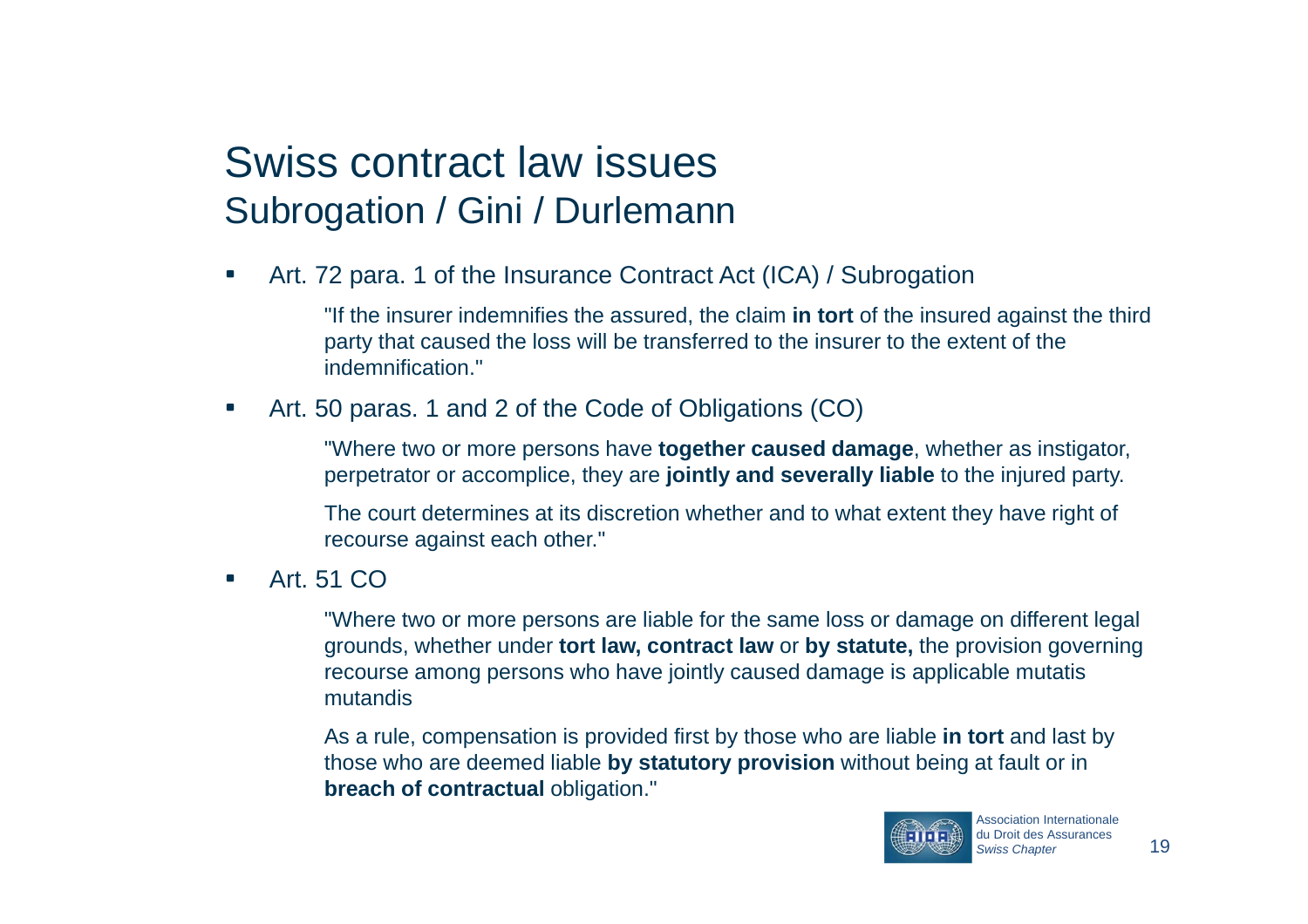- A) Each liable party (be it a claim in tort, under a contract or based on causality only) is jointly and severally liable towards the injured party
- B) In the internal recourse the following party is eventually liable:
	- \_\_ firstly, the party which was negligently liable
	- secondly, the party which is contractually liable (without fault), and
	- thirdly, the party which is liable based on causality only (without negligence, without a contract)
- C) If the liable parties are on the same level, the court applies its discretion to determine which party has a claim for recourse against the other.

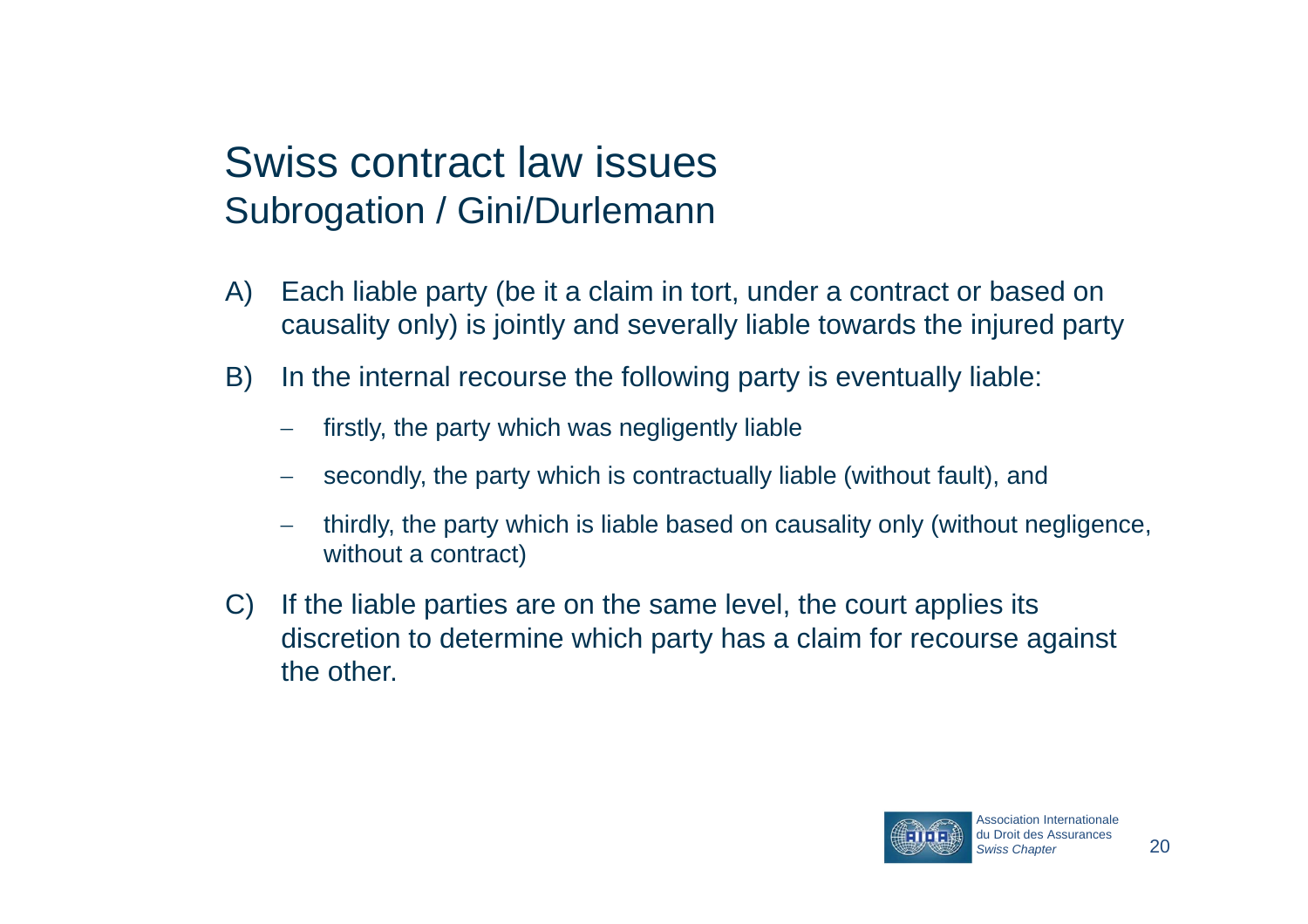Claims of Peroni prior to the indemnification

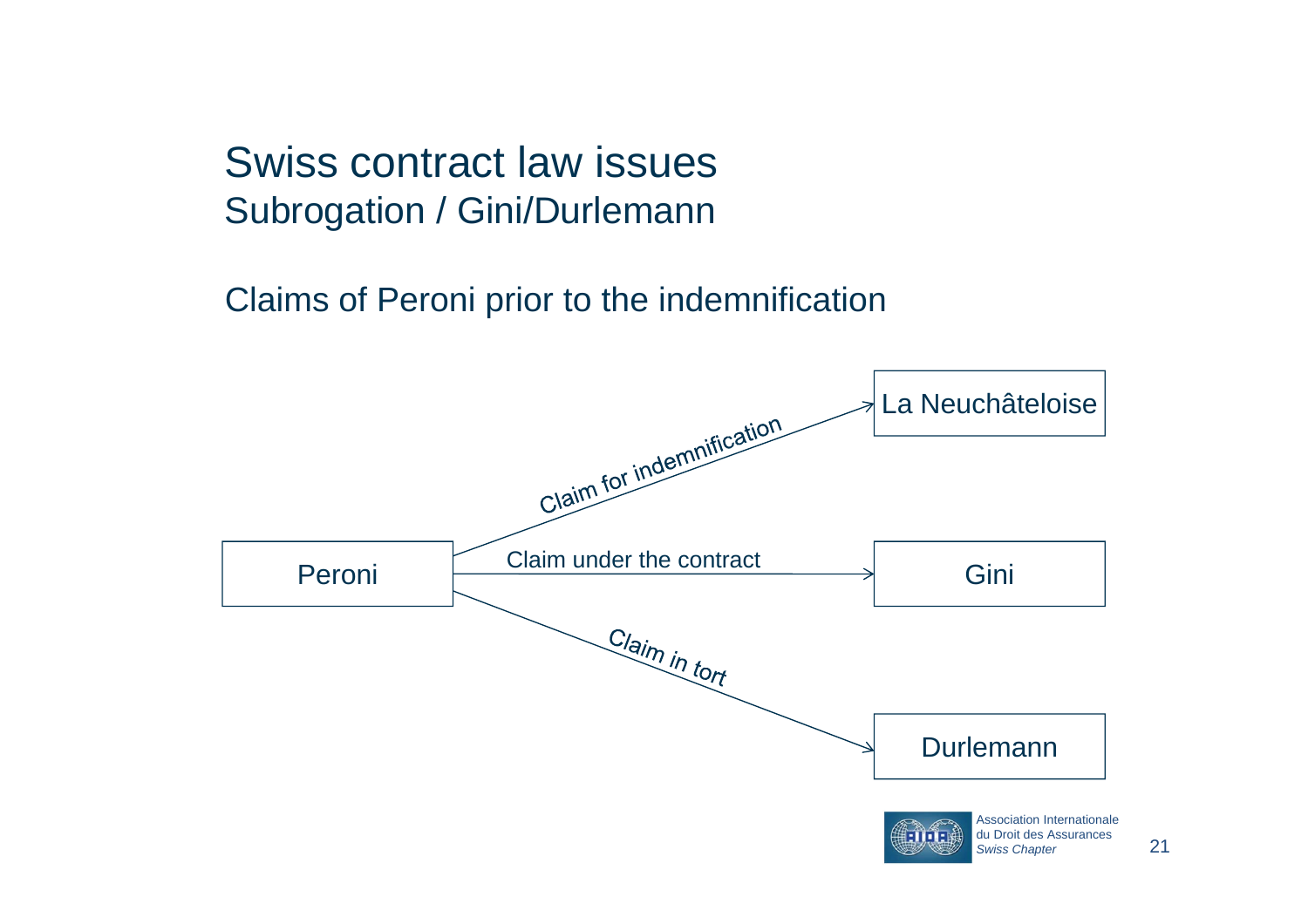- • Findings of the Supreme Court
	- The insurer only steps into the shoes of the assured for the claims of the assured in tort.
	- The insurer is one of the "contractually liable" parties and finds itself on level two.
	- When the insurer has indemnified the assured, it cannot claim for compensation against a party whose liability is based on causality only.
	- On the same level (i.e. against another contractually liable party) the insurer is only entitled to hold itself harmless if the contractually liable party caused the loss through gross negligence at least.
- • As an additional hinderance, in 1989 Art. 144 Abs. 1 of the Swiss Federal Act on International Private Law has entered into force:
	- Principle of cumulation
	- $\overline{\phantom{a}}$  If either the insurance policy or the contract based on which the insurer seeks indemnity are subject to Swiss law, the Swiss restrictive rights of recourse apply.

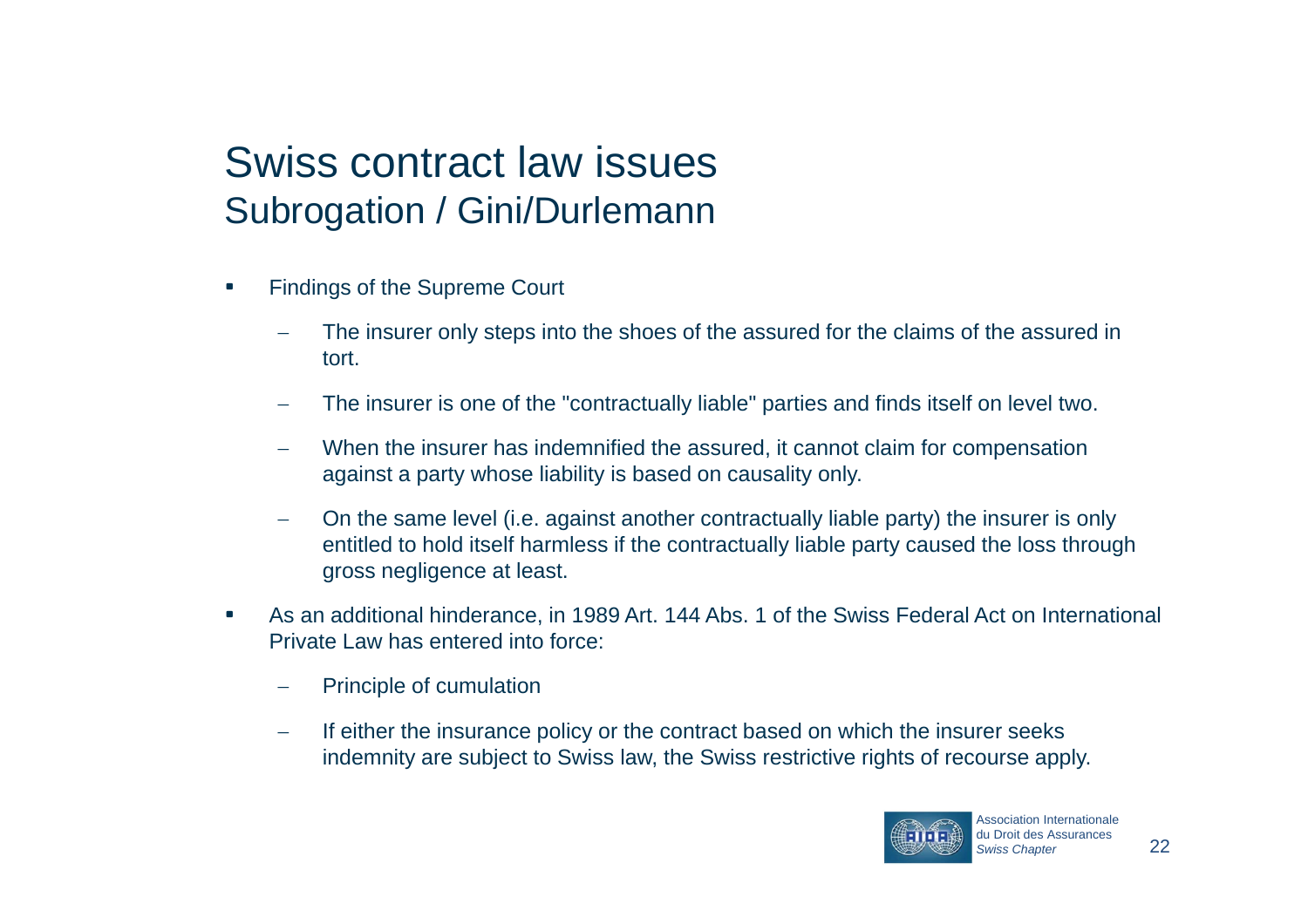- • Advice for the insurers
	- \_\_ Before you pay, establish the potential liable parties and whether the requirement of gross negligence may be an issue.
	- \_\_ Try to establish if there is a claim in tort against the employee (do you know the identity of the wrongful employee?).
	- Try to establish if you can sue the contractually liable party in the name of the insured (i.e. prior to payment).
	- \_\_ Judgment of the Supreme Court of Switzerland (BGE 132 III 626): The Supreme Court held that international conventions (such as CMR [carriage of goods by road], Montreal Convention [by air] or CISG [international sale of goods]) would not belong to "Swiss law". If the insurance policy is not governed by Swiss law either, the Gini/Durlemann practice does not apply.

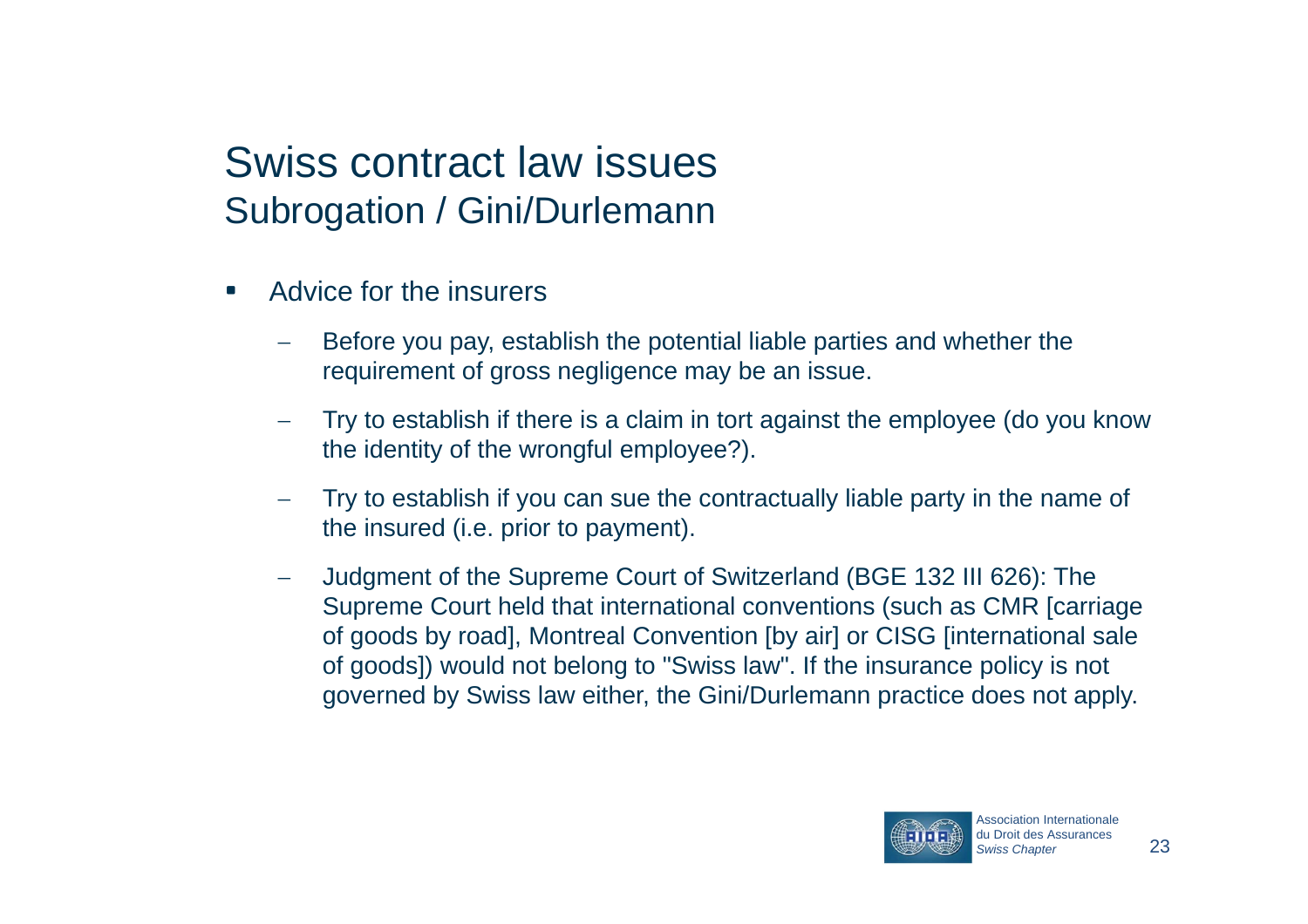#### Swiss contract law issues **Warranties**

- • Warranties do not exist under Swiss law; a warranty clause in an English policy that is governed by Swiss law would need to be interpreted from a Swiss law perspective.
- • Swiss law knows exclusions, conditions precedent (risk related and nonrisk related)
- • It needs to be established under which of these types a warranty clause falls.
- • Exclusions:
	- Insurer can exclude certain risks from cover (Art. 33 ICA).
	- The requirements of negligence and causation are not required.
	- Article 33 ICA requires that the exclusion is unambiguous; ambiguous terms in the insurance policy are interpreted against the insurer.
	- – Difference between conditions precedent and exclusions of coverage: whether or not the clause requires a certain behaviour from the assured. If the answer is yes, a clause is rather deemed a condition precedent.

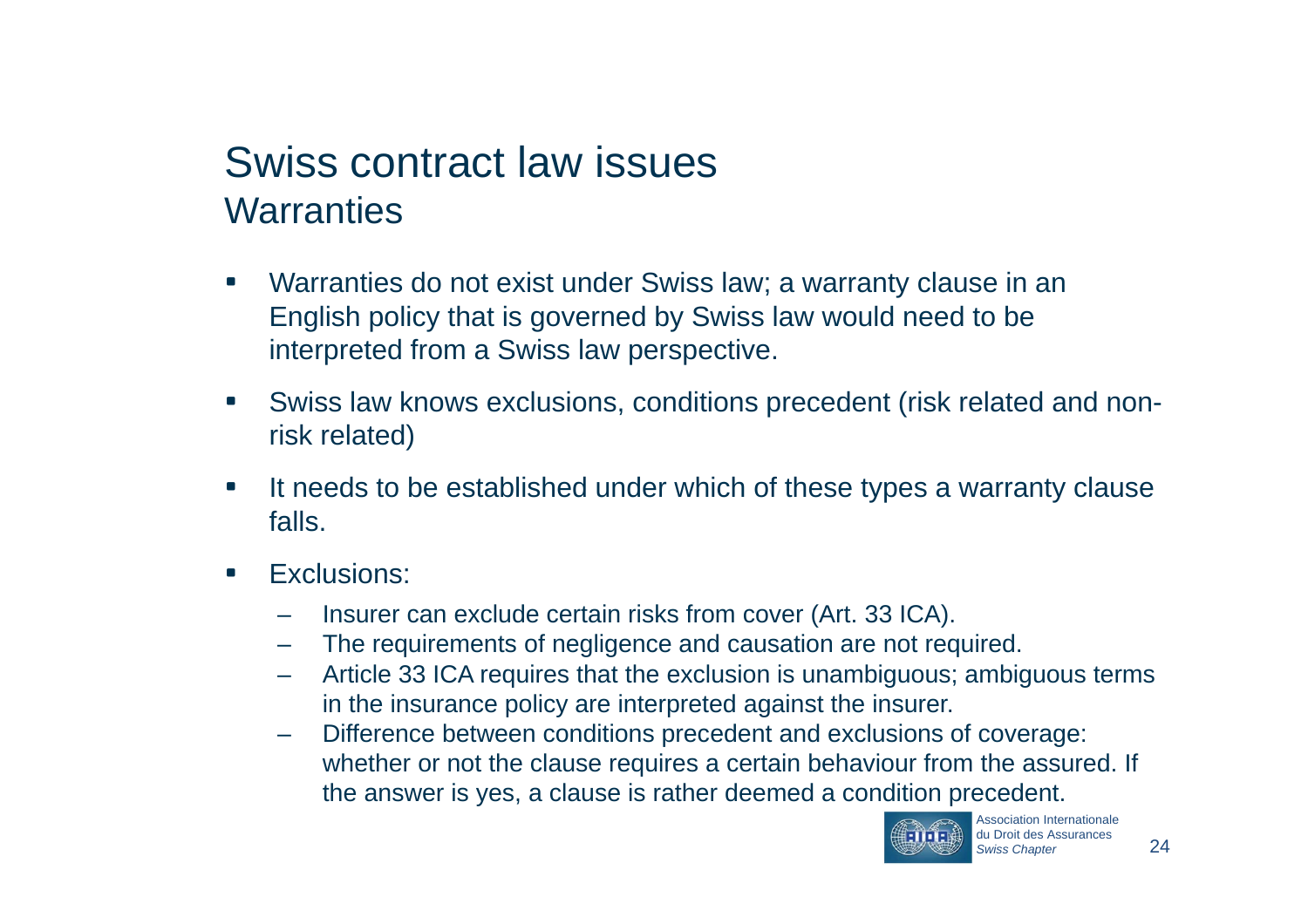#### Swiss contract law issues **Warranties**

- • Conditions precedent:
	- prescribe obligations an assured has to comply with
	- An insurer can deny coverage if the requirements of Art. 45 (1) ICA or 29 ICA are met.
- • Risk related conditions precedent (Article 29 ICA):
	- Have the purpose to either diminish the risk of the occurrence of an insured event or aim at preventing the aggravation of a risk that could lead to an insured event.
	- The insurer may not, as a matter of mandatory law, deny coverage, unless the breach of that specific condition precedent caused the damage.
	- – If the breach of a condition precedent had no impact on the loss then it may be difficult to invoke a condition precedent clause because it may lack causation.

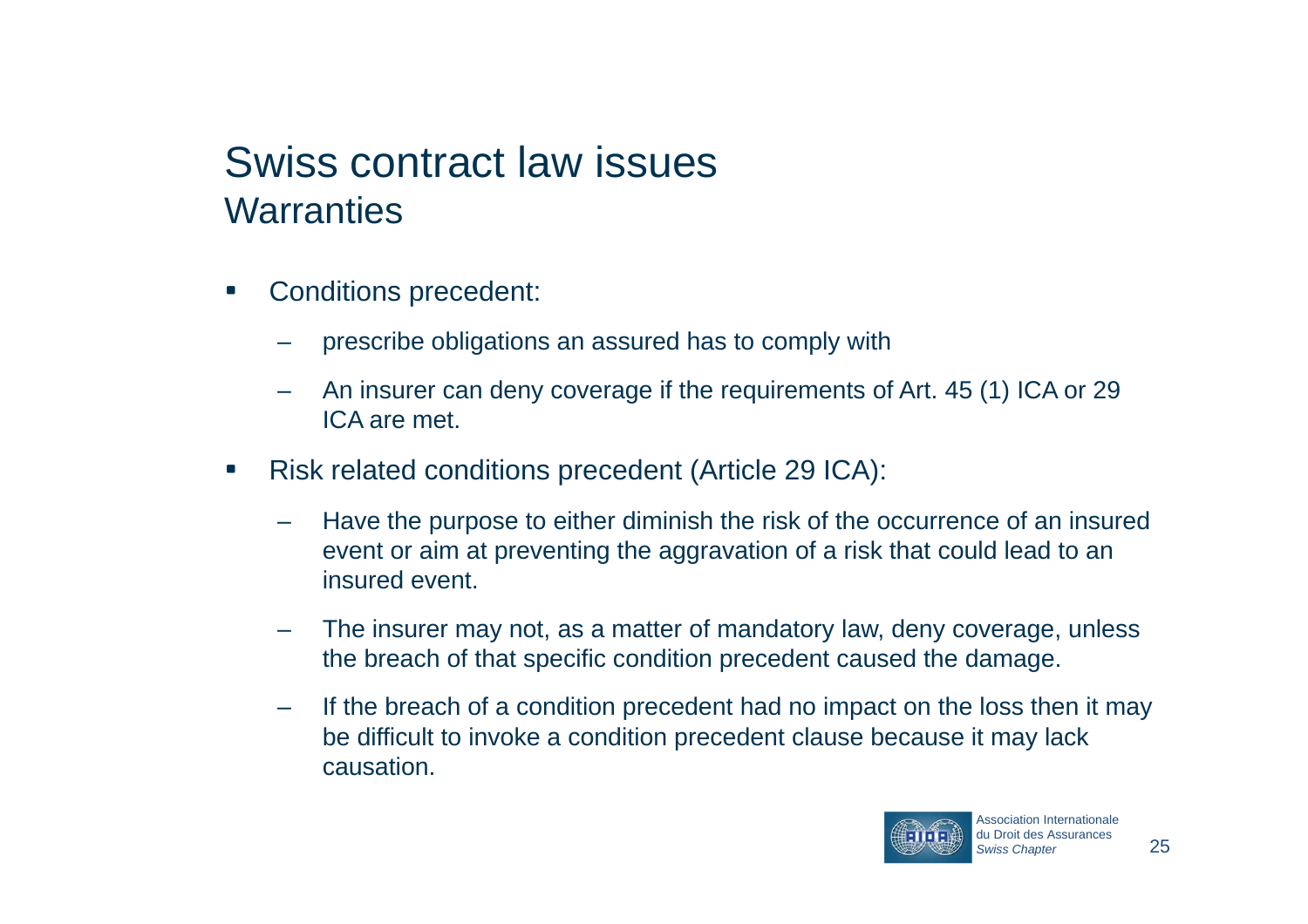#### Swiss contract law issues **Warranties**

• Contractual conditions precedent (risk related conditions precedent and other; Article 45 paragraph 1 ICA):

> "If it was agreed, that the assured or the beneficiary suffered a disadvantage due to the violation of a condition precedent, such disadvantage shall have no effect, if the violation according to the circumstances is not to be considered as being **the fault** of the assured or the beneficiary."

- • To sum up, the following requirements need to be met
	- risk-related conditions precedent  $\rightarrow$  causation and negligence
	- general conditions precedent  $\rightarrow$  only negligence
	- exclusions  $\rightarrow$  neither negligence nor causation

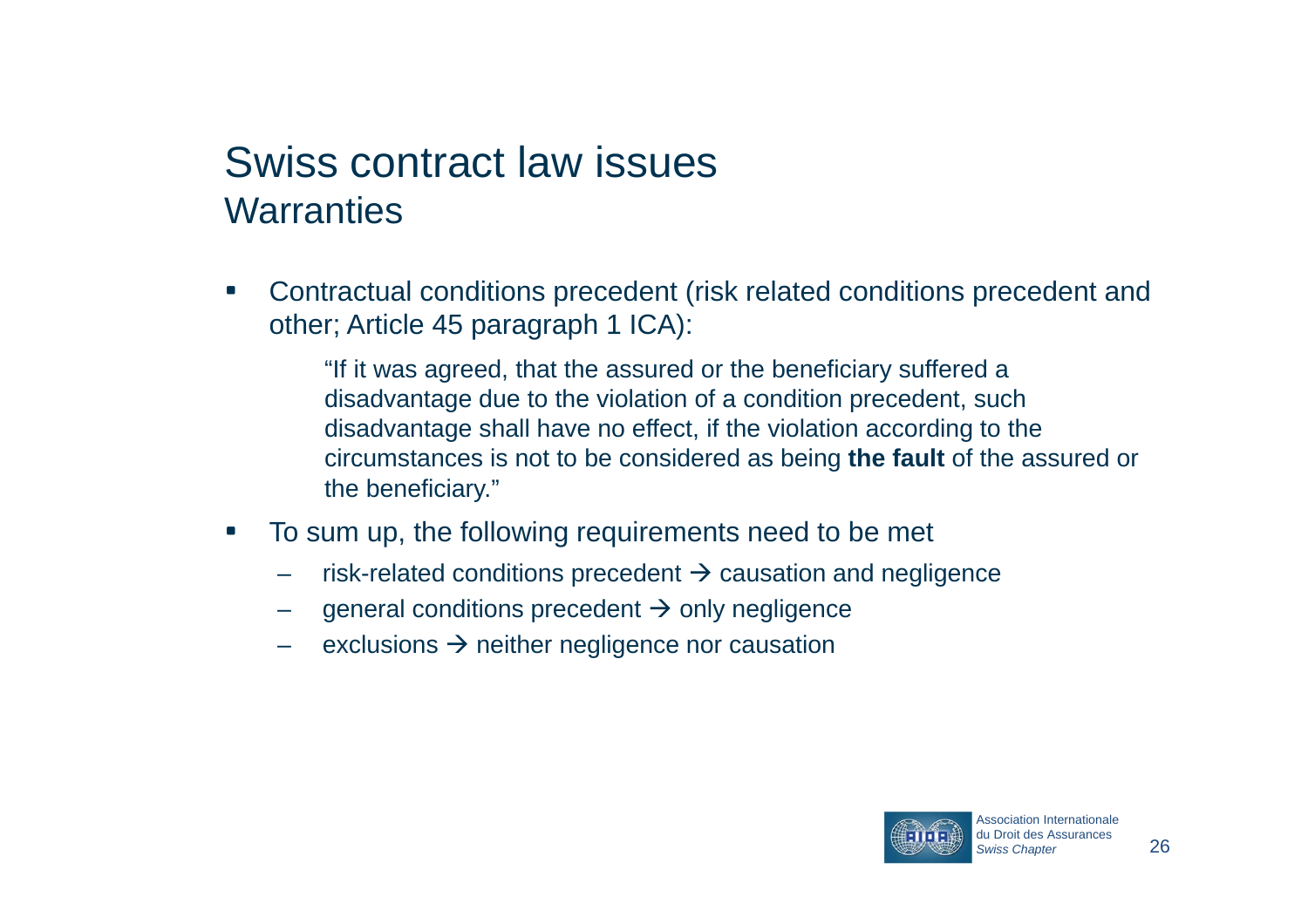#### Swiss contract law issues Pre-Contract Disclosure

- • Swiss law does not have a pre-contractual duty of disclosure. There is no duty of the assured to disclose any relevant facts.
- • Article 4 ICA and court practice have developed the following rules
	- \_\_ The insurer must ask the relevant questions in writing (questionnaire).
	- The answers must be given in writing.
	- \_\_ The questions must be relevant for the assessment of the risk.
	- The questions must be unambiguous and precise (no catch-all questions).
	- \_\_ The questions must relate to the presence or the past.
- • If the policyholder is in breach of its duty of disclosure Article 6 ICA provides the following rules:
	- The insurer can terminate the contract within **four weeks** when the insurer has become aware of the breach.
	- If there is causation between the breach of the duty of disclosure and the loss the insurer is entitled to deny coverage and demand back any payments made in the past.

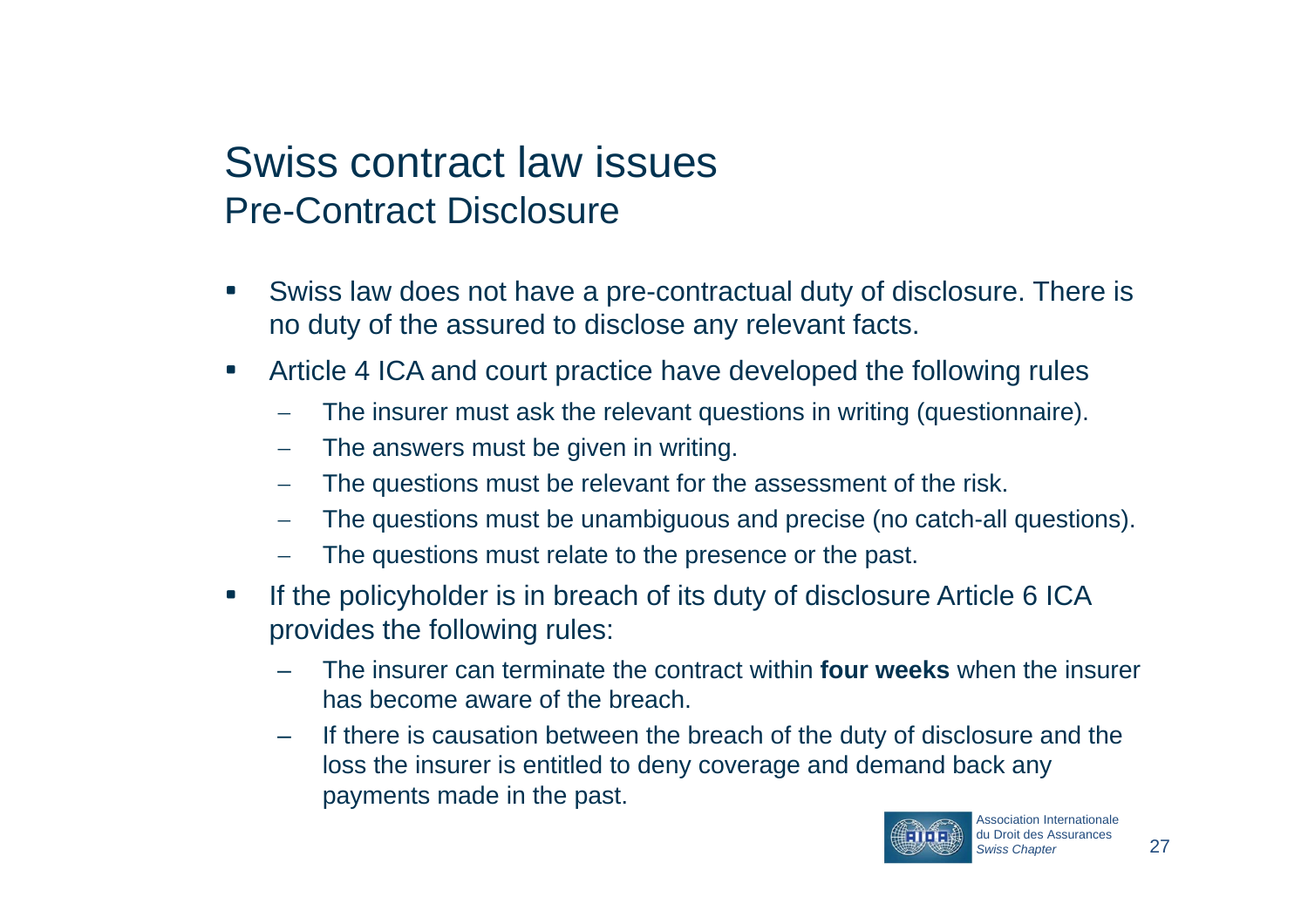#### Swiss contract law issues Change in Risks

- • Increase in risks by the policyholder (Art. 28 ICA):
	- If the increase is considerable, the insurer is entitled to terminate the policy.
	- The change in risks is deemed considerable if the facts which increased the risk were considered to be relevant at the conclusion of the contract.
	- If the increased risks causes the insured event or increases the loss theinsurer will not be obliged to cover the (additional) loss.
- • Increase in risks without the policyholder (Art. 30 ICA):
	- The policyholder is obliged to notify the insurer without delay.
	- If the policyholder fails to do so the insurer is no longer bound by the policy.
- • The right to terminate the policy extinguishes if the policyholder notifies the insurer of the increase in risks and the insurer does not terminatethe contract within 14 days of receipt of the notification.